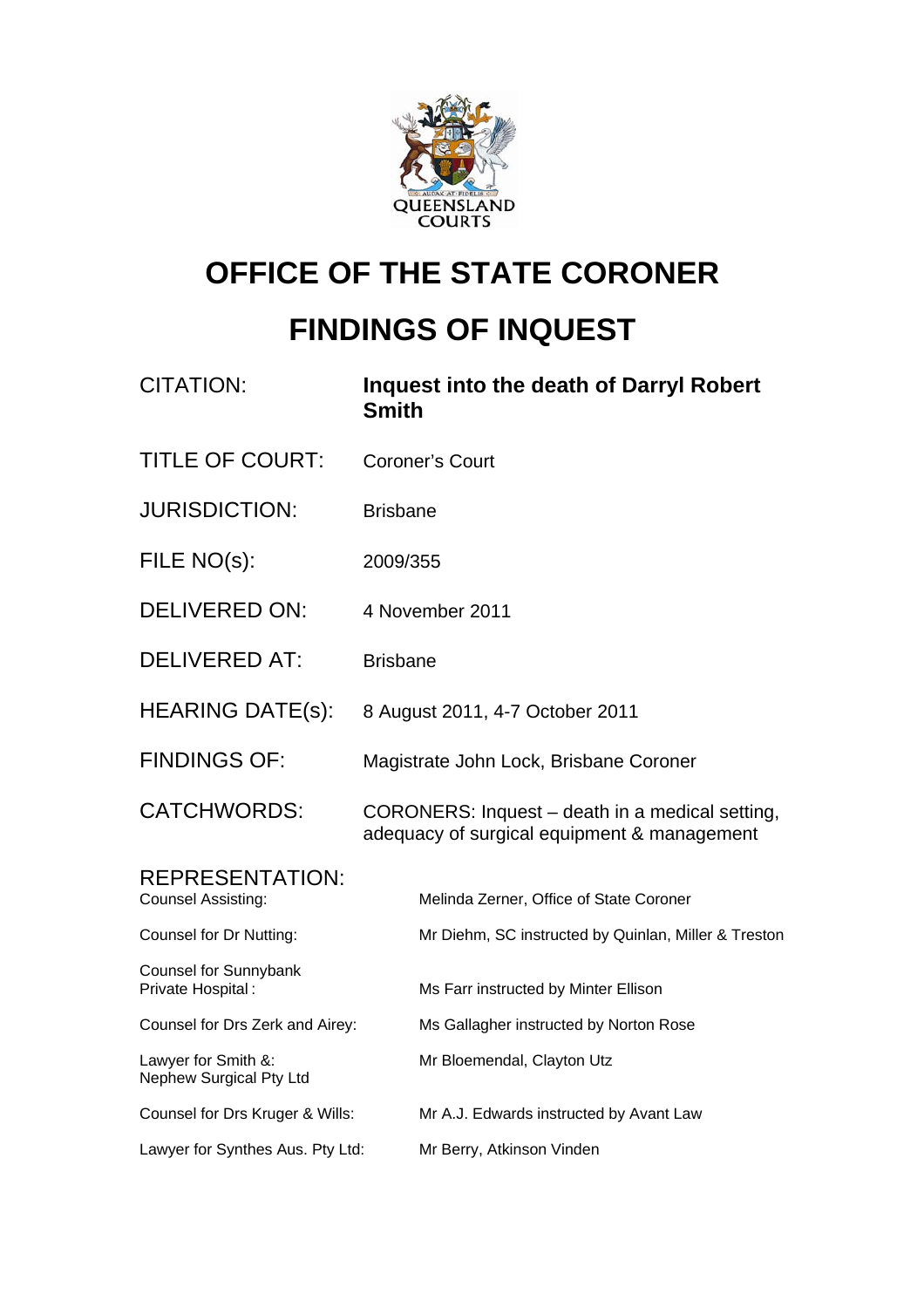## **Table of Contents**

| Introduction                                                                 |  |
|------------------------------------------------------------------------------|--|
|                                                                              |  |
| The Admissibility of Evidence and the Standard of Proof 3                    |  |
|                                                                              |  |
|                                                                              |  |
|                                                                              |  |
|                                                                              |  |
|                                                                              |  |
|                                                                              |  |
|                                                                              |  |
|                                                                              |  |
|                                                                              |  |
|                                                                              |  |
|                                                                              |  |
|                                                                              |  |
| How the right subclavian vein came to be perforated during the surgery8      |  |
| Whether the surgical equipment provided the necessary safeguards for the     |  |
|                                                                              |  |
|                                                                              |  |
|                                                                              |  |
|                                                                              |  |
|                                                                              |  |
| Whether the surgical equipment was appropriately used during the surgery. 16 |  |
|                                                                              |  |
|                                                                              |  |
|                                                                              |  |
| The adequacy of the management of the complications which arose from the     |  |
|                                                                              |  |
| The adequacy of the policies and procedures of the Sunnybank Private         |  |
|                                                                              |  |
|                                                                              |  |
|                                                                              |  |
|                                                                              |  |
|                                                                              |  |
|                                                                              |  |
|                                                                              |  |
|                                                                              |  |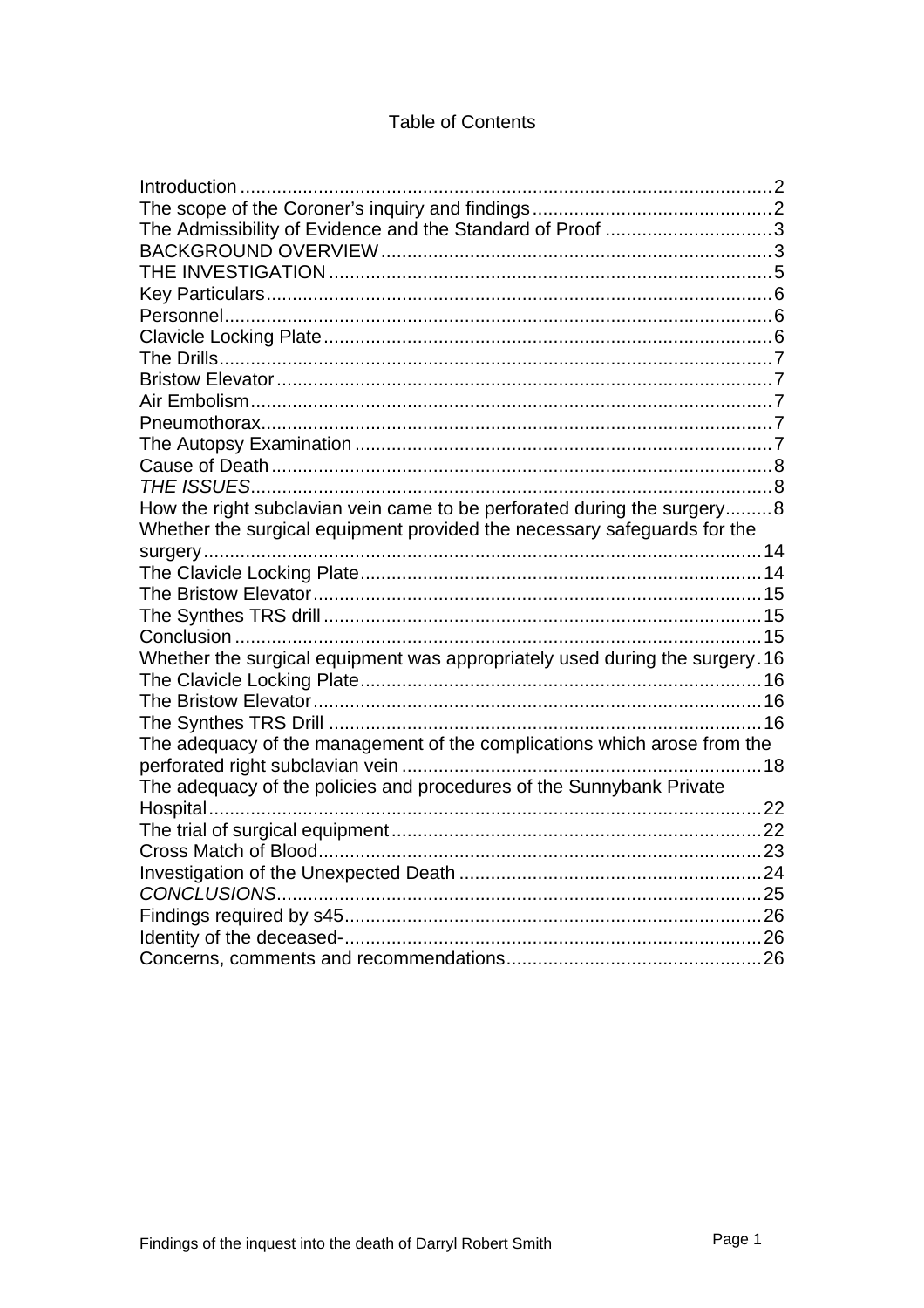# <span id="page-2-0"></span>**Introduction**

- 1. On 7 April 2009 Darryl Smith, fell and fractured his clavicle (collarbone). On 11 June 2009 he underwent surgery to repair his collarbone. This involved placing a clavicle locking plate which was attached with surgical screws. For that purpose the orthopaedic surgeon performing the procedure used a drill he was not familiar with and a plating system he had not used before. During surgery Mr Smith's right subclavian vein was perforated and this led to complications. Despite resuscitation attempts Darryl Smith did not survive.
- 2. Other than those issues required to be considered by legislation, the main issues for the inquest were:
	- How the right subclavian vein came to be perforated during the surgery;
	- Whether the surgical equipment provided the necessary safeguards for the surgery:
	- Whether the surgical equipment was appropriately used during the surgery;
	- The adequacy of the management of the complications which arose from the perforated right subclavian vein; and
	- The adequacy of the policies and procedures of the Sunnybank Private Hospital (SPH).
- 3. Section 45 of the Coroners Act 2003 ("the Act") provides that a coroner's written inquest findings must be given to the family of the person who died, and each of those persons or organizations granted leave to appear at the inquest and to various officials with responsibility for the subject matter of any recommendations. These findings will be distributed in accordance with the requirements of the Act and posted on the website of the Office of the State Coroner.

## **The scope of the Coroner's inquiry and findings**

- 4. A coroner has jurisdiction to inquire into the cause and the circumstances of a reportable death. If possible he/she is required to find:
	- a. whether a death in fact happened;
	- b. the identity of the deceased:
	- c. when, where and how the death occurred; and
	- d. what caused the person to die.
- *5.* There has been considerable litigation concerning the extent of a coroner's jurisdiction to inquire into the circumstances of a death. The authorities clearly establish that the scope of an inquest goes beyond merely establishing the medical cause of death.
- *6.* An inquest is not a trial between opposing parties but an inquiry into the death. In a leading English case it was described in this way:- *"It is an inquisitorial process, a process of investigation quite unlike a criminal trial where the prosecutor accuses and the accused defends… The function of an inquest is to seek out and record as many of the facts concerning the death as the public interest requires."* [1](#page-2-1)
- 7. The focus is on discovering what happened, not on ascribing guilt, attributing blame or apportioning liability. The purpose is to inform the family and the public of how the death occurred with a view to reducing the likelihood of similar deaths.

<span id="page-2-1"></span><sup>1</sup> *R v South London Coroner; ex parte Thompson* (1982) 126 S.J. 625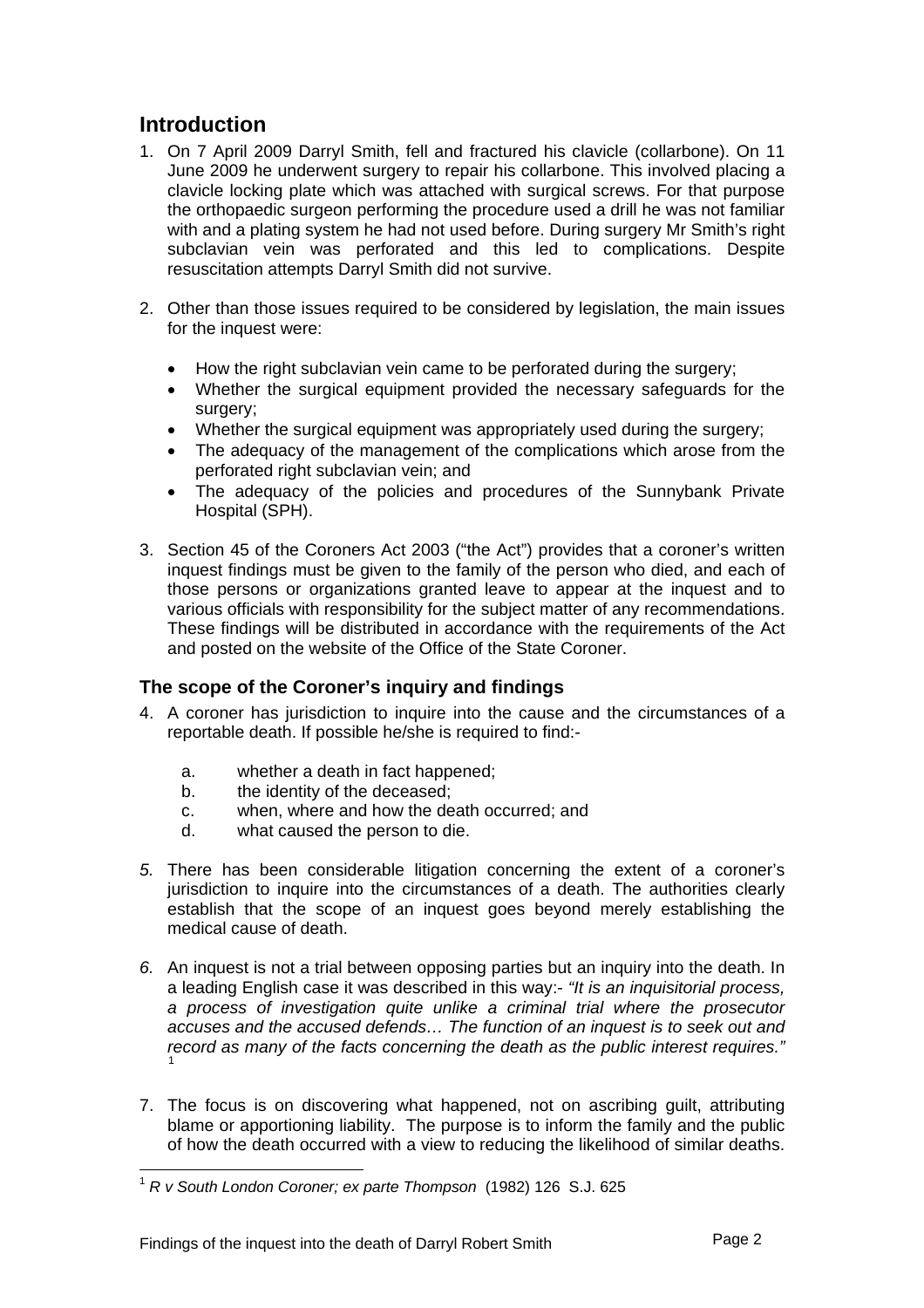<span id="page-3-0"></span>As a result, the Act authorises a coroner to make preventive recommendations concerning public health or safety, the administration of justice or ways to prevent deaths from happening in similar circumstances in future. $2$  However, a coroner must not include in the findings or any comments or recommendations, statements that a person is or maybe guilty of an offence or is or maybe civilly liable for something. $3$ 

## **The Admissibility of Evidence and the Standard of Proof**

- 8. Proceedings in a coroner's court are not bound by the rules of evidence because the Act provides that the court "*may inform itself in any way it considers*  appropriate.<sup>"[4](#page-3-3)</sup> That does not mean that any and every piece of information however unreliable will be admitted into evidence and acted upon. However, it does give a coroner greater scope to receive information that may not be admissible in other proceedings and to have regard to its origin or source when determining what weight should be given to the information.
- 9. This flexibility has been explained as a consequence of an inquest being a factfinding exercise rather than a means of apportioning guilt: an inquiry rather than a trial. $^5$  $^5$
- 10. A coroner should apply the civil standard of proof, namely the balance of probabilities but the approach referred to as the *Briginshaw* sliding scale is applicable. $6$  This means that the more significant the issue to be determined, the more serious an allegation or the more inherently unlikely an occurrence, the clearer and more persuasive the evidence needed for the trier of fact to be sufficiently satisfied that it has been proven to the civil standard.<sup>[7](#page-3-6)</sup>
- 11. It is also clear that a coroner is obliged to comply with the rules of natural justice and to act judicially. $8$  This means that no findings adverse to the interest of any party may be made without that party first being given a right to be heard in opposition to that finding. As *Annetts v McCann[9](#page-3-8)* makes clear that includes being given an opportunity to make submissions against findings that might be damaging to the reputation of any individual or organisation.
- 12. If, from information obtained at an inquest or during the investigation, a coroner reasonably believes that the information may cause a disciplinary body or a person's profession or trade to inquire into or take steps in relation to the person's conduct, then the coroner may give that information to that body.<sup>[10](#page-3-9)</sup>

## **BACKGROUND OVERVIEW**

13. Darryl Robert Smith was aged 34. He was in a long term relationship with Nicole Underwood and they had 3 young children together namely Zane aged 12, Brock

 $\frac{1}{2}$ s46

<span id="page-3-2"></span><span id="page-3-1"></span> $^3$  s45(5) and 46(3)

 $4$  s35

<span id="page-3-4"></span><span id="page-3-3"></span><sup>&</sup>lt;sup>5</sup> R v South London Coroner; ex parte Thompson per Lord Lane CJ, (1982) 126 S.J. 625<br>
<sup>6</sup> Anderson v Blashki [1993] 2 VR 89 at 96 per Gobbo J<br>
<sup>7</sup> Briginshaw v Briginshaw (1938) 60 CLR 336 at 361 per Sir Owen Dixon J<br>
<sup>8</sup>

<span id="page-3-6"></span><span id="page-3-5"></span>

<span id="page-3-7"></span>in Freckelton I., "Inquest Law" in *The inquest handbook*, Selby H., Federation Press, 1998 at 13

<span id="page-3-8"></span><sup>9</sup> (1990) 65 ALJR 167 at 168

<span id="page-3-9"></span> $10^{10}$  S 48(4)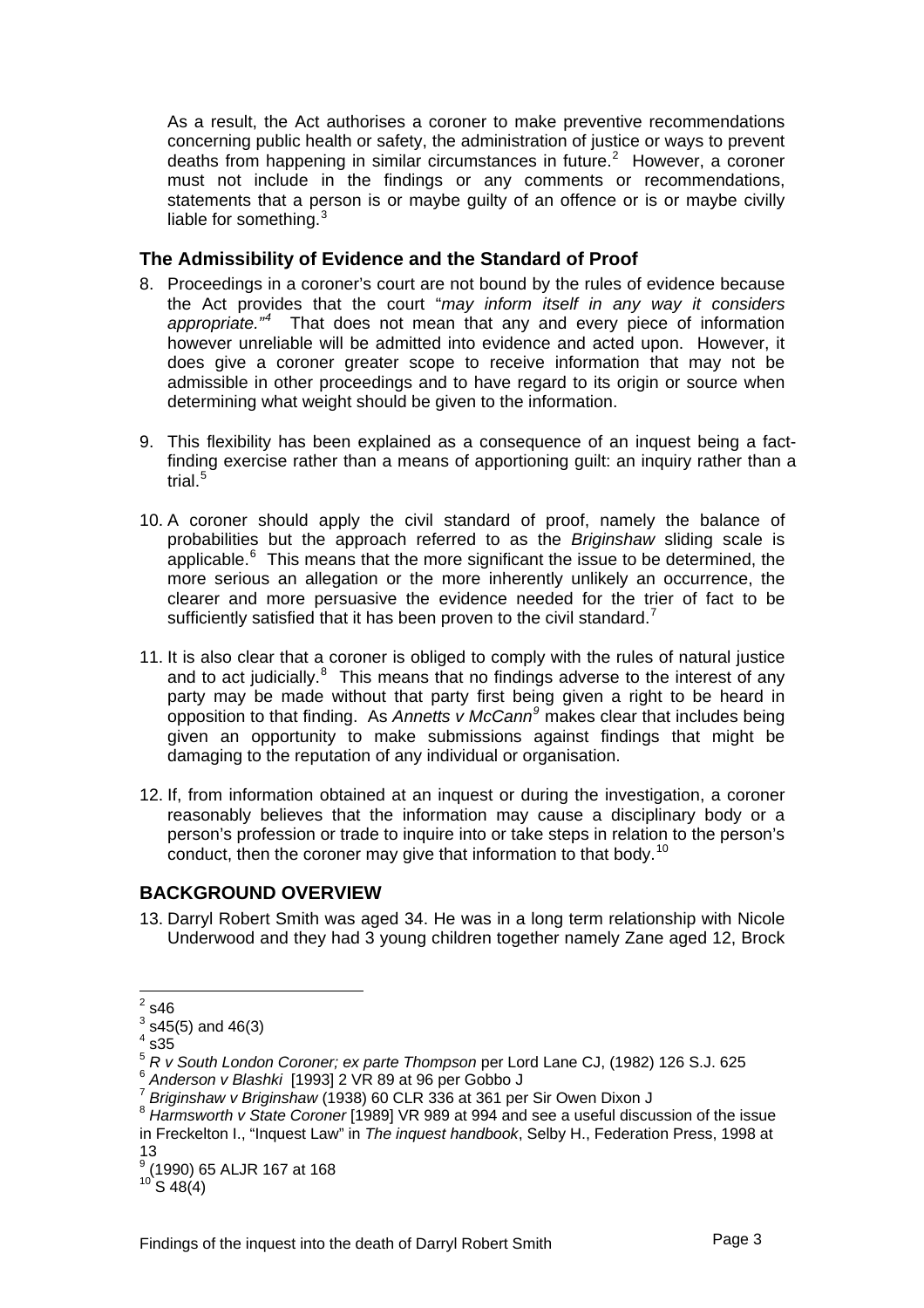aged 7 and Rory aged 2 1/2. Mr Smith also had a daughter Codyann aged 17 from a previous relationship.

- 14. His mother, Mrs Robyn Turnbull, told the court he was a great father and a devoted partner who loved and adored his children. He was kind and considerate to everyone he met.
- 15. She said he was a very reliable and hard worker and was respected by all who knew him. He was full on and loved life. His loss affects them all every day especially his children.
- 16. The Court was shown a touching video of aspects of his life which was produced for his funeral.
- 17. On 7 April 2009 Mr Smith was working. He fell approximately six feet off a boat onto grass and injured his shoulder. He was taken by ambulance to the Redland Hospital Emergency Department. There he was diagnosed with a fractured mid shaft right clavicle, provided pain relief and a sling and referred to the fracture clinic as an outpatient.
- 18. Mr Smith attended the Redland Hospital Fracture Clinic on 14 April 2009, where a check x-ray was undertaken. It revealed a communicated right clavicle fracture with marked displacement. As a result, Mr Smith was referred to an orthopaedic upper limb surgeon at the Princess Alexandra Hospital ('PAH').
- 19. On 20 April 2009, Mr Smith attended Dr Prem Adhar at the Redland Bay Family Practice. Dr Adhar referred Mr Smith to Dr Nutting, a private orthopaedic surgeon.
- 20. Mr Smith was reviewed at the PAH fracture clinic on 23 April 2009 where it was decided he would be reviewed in a further three weeks and if there was still non union they would consider performing an open reduction and internal fixation to the fractured clavicle.
- 21. On 8 May 2009, Mr Smith was seen by Dr Nutting. Dr Nutting noted the x-rays demonstrated a fracture with a butterfly fragment at the right clavicle and in his opinion it would be best managed by an internal fixation and grafting rather than conservative management.
- 22. Dr Nutting wrote to WorkCover Queensland on 21 May 2009 advising of the above and WorkCover approved the procedure.
- 23. On 11 June, Mr Smith presented to Sunnybank Private Hospital (SPH) and was admitted for surgery. Mr Smith was assessed by nursing staff and Dr Airey (anaesthetist).The operation commenced at 4.25pm under general anaesthesia.
- 24. Dr Nutting fixed the plate to the fractured clavicle using screws which are inserted into holes drilled by him while a Bristow elevator plate was placed below the clavicle to protect underlying tissue.
- 25. At 5.50pm, immediately after the drill bit was withdrawn on the sixth and final hole, Mr Smith suffered what was termed as 'profuse bleeding' from dark venous blood (not arterial) that sprayed out of the drill guide.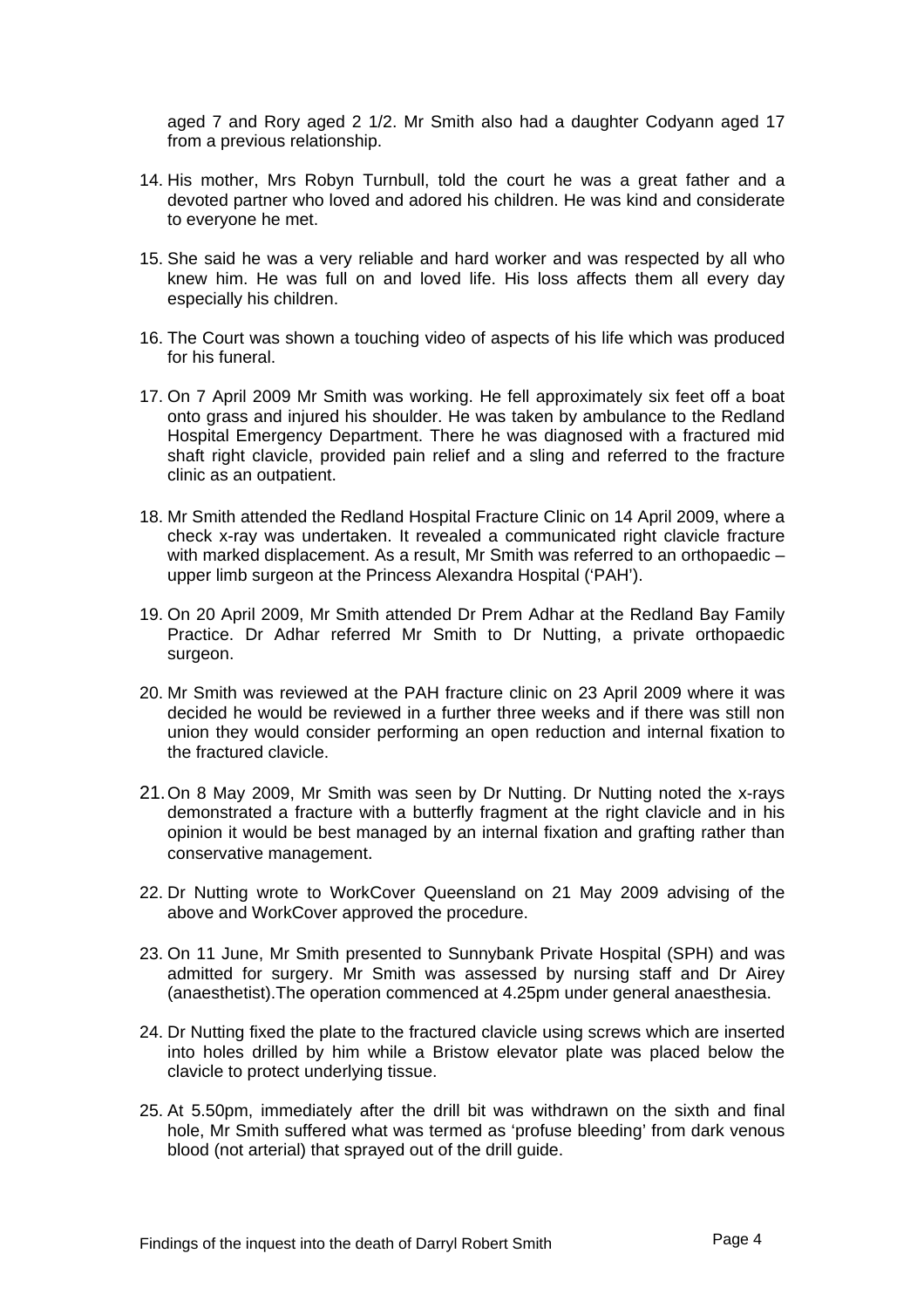- <span id="page-5-0"></span>26. Dr Airey began a rapid infusion of IV fluid over the next 30 minutes.
- 27. The plate was lifted to gain access to the punctured vein underneath. Dr Nutting was able to partly control the bleeding in a few minutes. Dr Nutting applied direct pressure to stop the bleeding and vascular loops were then applied to ligate the bleeding vessel.
- 28. Despite the infusion of fluid Mr Smith's heart rate (HR) and blood pressure (BP) continued to deteriorate. There was then a dramatic change in heart rate (HR) and blood pressure (BP) indicating he was in circulatory shock.
- 29. At 6.25pm Mr Smith was intubated by Dr Airey and mechanically ventilated as oxygen saturation was low. As there was further deterioration, cardiopulmonary resuscitation ('CPR') was started with adrenalin at 6.30pm.
- 30. Mr Smith's condition did not improve, and an alternative diagnosis of tension pneumothorax (air in the pleural cavity) was suggested. This was managed by Dr Zerk who put in two forms of chest drain to no effect, indicating it was not a tension pneumothorax. There was no improvement in Mr Smith's condition.
- 31. Dr Kruger (Vascular Surgeon) stated he received a call at 6.17pm requesting his assistance but he was then told this was not required. This was followed by a call at 6.30pm to attend.
- 32. At 6.50pm Dr Kruger arrived. Sometime after arriving he voiced the possibility of an air embolism and a central venous line was then placed in the heart, air was aspirated before blood could be aspirated which consequently increased the likelihood of a diagnosis of air embolism.
- 33. Mr Smith's condition did not improve and at 7.55pm resuscitation efforts terminated and he was declared deceased.

# **THE INVESTIGATION**

- 34. The Queensland Police Service ('QPS') were advised of Mr Smith's death by the medical staff and attended the SPH on 11 June 2009. They were present when members of Mr Smith's family were informed of his death. His family were understandably very distressed. His death was totally unexpected.
- 35. QPS commenced an investigation, taking statements from Dr Nutting and Dr Airey. Police Scenes of Crime attended for photographs.<sup>[11](#page-5-1)</sup>
- 36. On 18 June 2009, a Comprehensive Incident Report was completed by SPH. Under investigations/findings it states: "*Incident is a coroners case therefore there are no findings at the time of notification*". Further on 13 July 2009, a Mortality Review was undertaken by A Pointing. The clinical summary states *"® subclavian v injury resulting in haemorrhage (intrathoracic). Subsequent cardiac arrest. Prolonged CPR. Coroner notified.*"
- 37. Subsequent to the QPS investigation, SPH provided statements to the Coroner from all nursing staff involved in treating Mr Smith whilst in the operating theatre. Additionally, the Coroner sought statements from all doctors involved.

<span id="page-5-1"></span>l  $11$  Exhibit A1, p9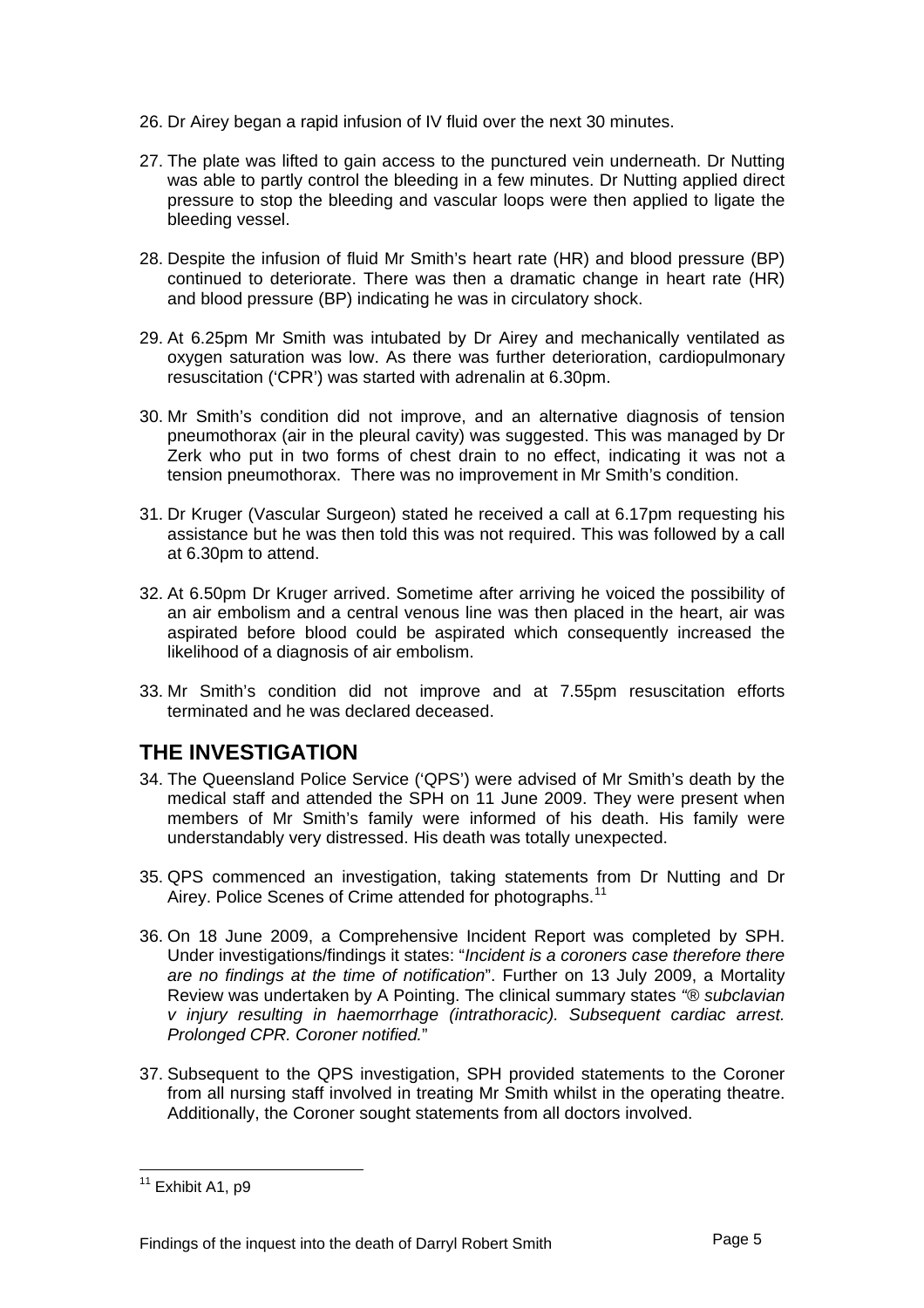- <span id="page-6-0"></span>38. Further material has been obtained from Smith & Nephew Surgical Pty Ltd who supplied the locking plate and instrument set equipment, and Synthes Australia, the distributor of the drill.
- 39. The perforation of the subclavian vein during the repair of a fractured clavicle appears to be a rare complication. The Therapeutic Goods Administration; the Queensland and Northern Territory Audits of Surgical Mortality – The College of Surgeons of Australia and New Zealand; and the Queensland Health, Patient Safety and Quality Improvement Service, do not have any reported incidents concerning the perforation of a vessel during surgical repair of a fractured clavicle.
- 40. Once a decision to hold an inquest was made further investigations were commenced and other issues have been raised. The Coroner sought an expert opinion from Dr Philip Duke, orthopaedic surgeon, Dr Simon Jenkins, anaesthetist, and Dr Lance Wilson, biomedical engineer.

# **Key Particulars**

## **Personnel**

41. Besides Dr Nutting, the key personnel involved in the surgery were:

- a. Dr Ian Airey, treating anaesthetist;
- b. Dr Annette Zerk, surgical assistant;
- c. Mr James Hayes, Endorsed Enrolled Nurse (scrub nurse); and
- d. Ms Wendy Grainger, Registered Nurse (anaesthetic nurse).
- 42. After it was noted Mr Smith was bleeding and his condition was deteriorating, a number of other visiting medical officers and nursing staff were involved in the resuscitation of Mr Smith. These included, but were not limited to:
	- a. Dr Gregor Wills (assisted Dr Airey);
	- b. Dr Alan Kruger, vascular surgeon (repaired the perforated vessel and investigated for an air embolism); and
	- c. Ms Cheryl Jenkinson, Registered Nurse (assisted in and recorded the resuscitation).

## **Clavicle Locking Plate**

- 43. Prior to the surgery, Dr Nutting had chosen to use the Smith & Nephew Peri-Loc system and in particular the Superior Distal Clavicle – Right Locking Plate to hold the fractured clavicle. The stainless steel plate has six larger holes at the distal end and eight smaller holes at the medial end. The plate accommodates both locking and non-locking screws.
- 44. To drill a hole for a non-locking screw, a drill guide may be held in place on the plate using the drill guide handle and the drill is inserted through the drill guide. For a locking screw, a drill guide is screwed into the plate and the drill is inserted through the guide. The difference between a locking screw and a non-locking screw is that the head of the locking screw is threaded so it locks into the plate thereby creating a fixed angle with a precise screw trajectory. A range of different size screws are available to suit different thickness of bone.
- 45. The fixation of a fracture using a locking plate requires a range of specialised tools. Smith & Nephew Surgical Pty Ltd and its local distributors maintain a number of instrument sets which are loaned to hospitals for the purpose of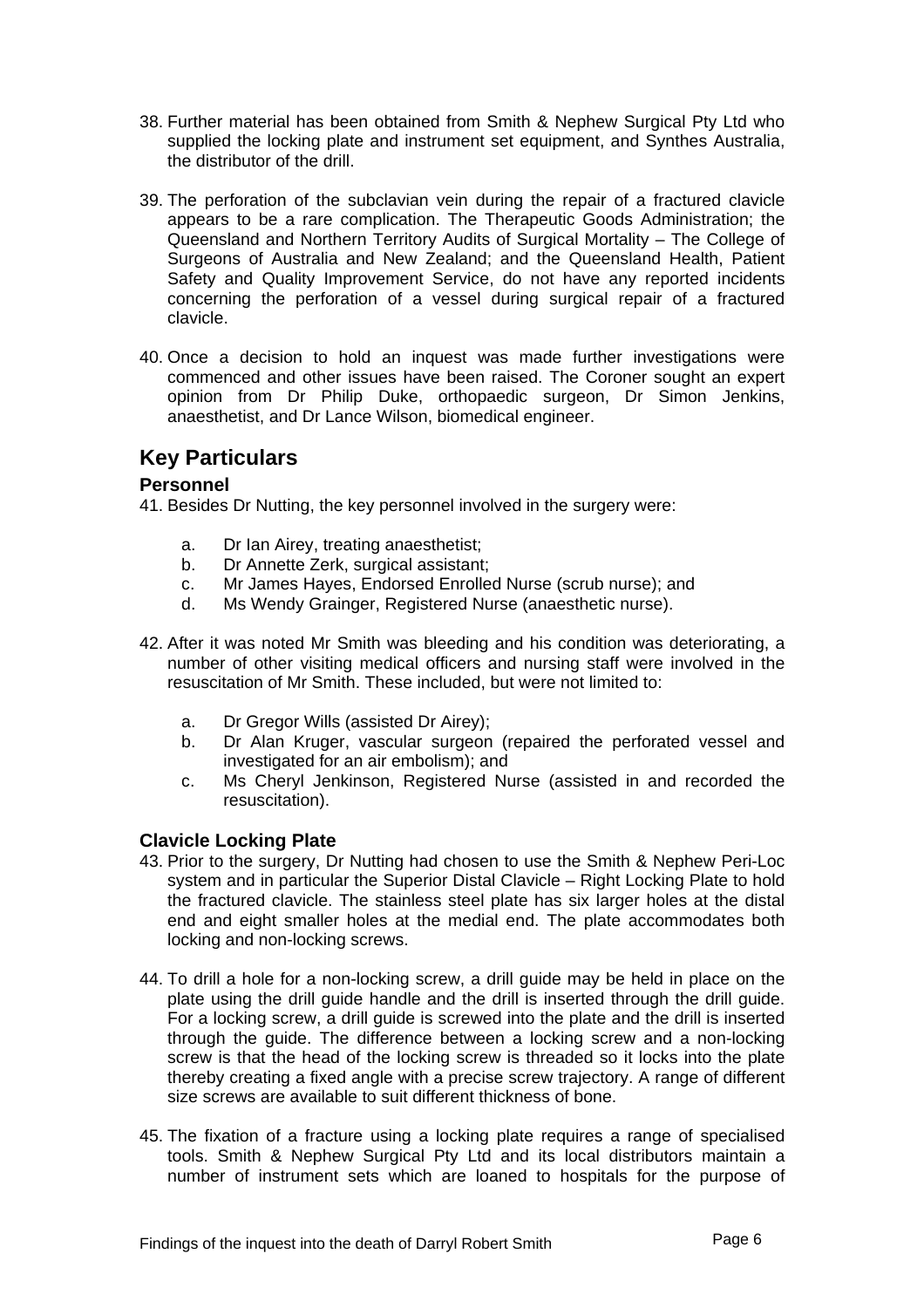<span id="page-7-0"></span>conducting surgery. In this instance, the local distributor was Dot Dash Australia Pty Ltd ('Dot Dash') and the loan set provided was a PERI-LOC Small Fragment Set.

## **The Drills**

- *46.* The drill used by Dr Nutting in the surgery on Mr Smith was a Synthes Trauma Recon System ('TRS') drill. The drill was being trialled at SPH as it was considering purchasing a new drill. The Synthes TRS drill is a modular power tool designed for traumatology and reconstructive surgery.
- *47.* In addition to the Synthes TRS drill, the Synthes Colibri drill was also on trial at SPH. The Colibri drill is a universal battery power tool system for use in traumatology, spine and maxillofacial surgery.
- 48. Had the Synthes drill trial not been occurring, the drill which would have been made available to Dr Nutting at SPH was a Hall Series 4 Drill/Reamer. The intended use of this drill is in large bone surgery.

### **Bristow Elevator**

49. The Bristow elevator is a standard surgical tool which has a number of surgical uses.

### **Air Embolism**

50. An air embolism can occur during surgery when small amounts of air get into the blood circulation. If a large enough air bubble enters in the venous system it can become lodged in the heart and stop blood flowing from the right ventricle to the lungs and death can occur.

#### **Pneumothorax**

51. This is a collection of air in the pleural cavity of the chest between the lung and chest wall. A Tension Pneumothorax can lead to low blood pressure and low oxygen in the lungs and consequent cardiac arrest.

## **The Autopsy Examination**

52. An Autopsy report was provided by Dr Alex Olumbe and Professor Ansford.<sup>[12](#page-7-1)</sup>

- 53. An external and full internal post mortem examination was conducted on 13 June 2009. A CT scan of the body performed on 12 June 2009, showed emphysema on the right chest wall, right tension pneumothorax, collapse of the right lung and shift of the cardiac shadow to the left.
- 54. There was no clinical evidence of a right tension pneumothorax during the resuscitation and it is probable the pneumothorax found at autopsy was caused by the insertion of a drainage tube into the right chest cavity during resuscitation. There was no evidence of an air embolism when the autopsy was performed, but a diagnosis of air embolism post-mortem may not be possible.
- 55. Other findings from the autopsy showed the presence of the surgical operation including an incision over the right clavicle with a plate with three lateral screws in situ. A dissection of the right subclavian vein confirmed the presence of two ligatures (vascular loops) adjacent to the lacerated component in the medial loop

<span id="page-7-1"></span>l  $12$  Exhibit A2, p10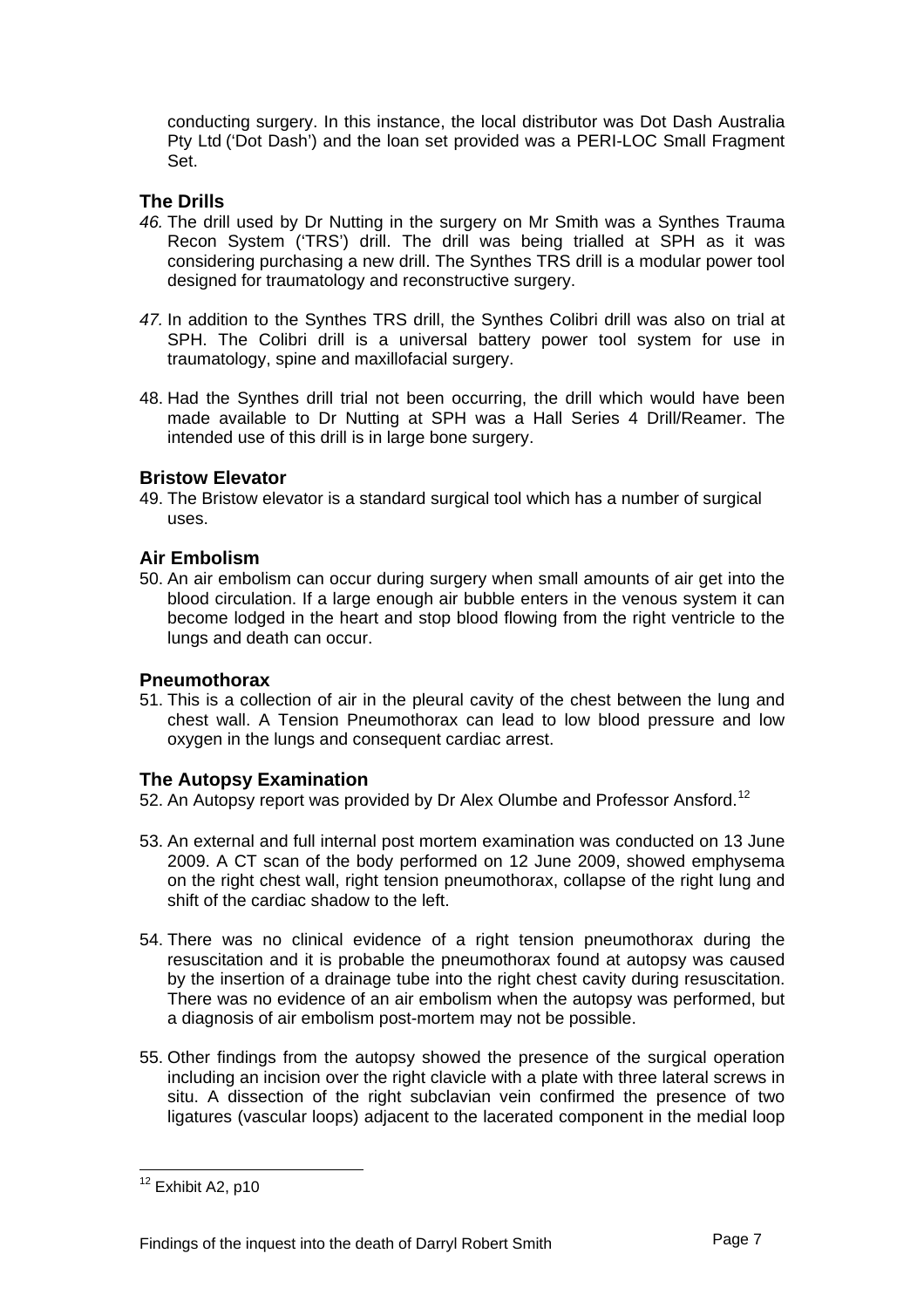<span id="page-8-0"></span>measuring 20mm by 5mm. There was a small amount of haemorrhage adjacent to the ligated vein. T

- 56. Dr Olumbe states in a further statement that the perforation is directly under the last hole in the clavicle plate which is clearly shown in the autopsy photographs showing the punctured vein and two sutures.
- 57. There was natural disease in the form of severe emphysema and dilated cardiomyopathy which could have contributed to his death.
- 58. Dr Olumbe spoke with Dr Airey at approximately 8.30pm on 11 June 2009 (day of death) and with Dr Nutting on 12 June 2009.<sup>[13](#page-8-1)</sup>
- 59. The Autopsy Report records that Dr Airey advised in addition to the lacerated right subclavian vein, there was a right pneumothorax and air measuring 20ml to 30ml was aspirated from the right atrium, which suggested there was an air embolism.
- 60. The report records Dr Nutting advised Dr Olumbe that whilst drilling the hole for the sixth screw it was noted the drill passed through a guide which resulted in a puncture/hole in the top of the right subclavian vein at the medial end of the clavicle with an extensive blood loss of approximately 2.5 to 3 litres of blood. Further, Dr Nutting advised there was a suspicion of a right tension pneumothorax which was not demonstrable, and a probable air embolism.
- 61. The report concludes: "*Considering the alleged circumstances of death, review of medical charts from Sunnybank Private Hospital and Princess Alexandra Hospital, my conversation with the operating surgeon, my reading of the post mortem CT scan report and my examination; the cause of death is indicated below and I have issued a certificate to that effect*:

## **Cause of Death**

*62. 1(a) Fractured right clavicle (surgery) due to or a consequence of,* 

 *1(b) Fall."[14](#page-8-2)*

## *THE ISSUES*

63. I do not intend to summarise all the information contained in the exhibits and statements but to understand the findings, I consider it appropriate to record the important parts of the evidence under the relevant issues.

#### **How the right subclavian vein came to be perforated during the surgery**

- 64. Mr Smith was supine (lying down with the face up) on the operating table with his right shoulder elevated with a sandbag.
- 65. The position of the body appears to be a matter for individual surgeons. The use of a sandbag to elevate the shoulder is a procedure which is commonly utilised and reference to this is noted in some of the recent medical literature which was

<span id="page-8-2"></span><span id="page-8-1"></span>

 $^{13}$  Exhibit A2, p9<br> $^{14}$  Exhibit A2, p10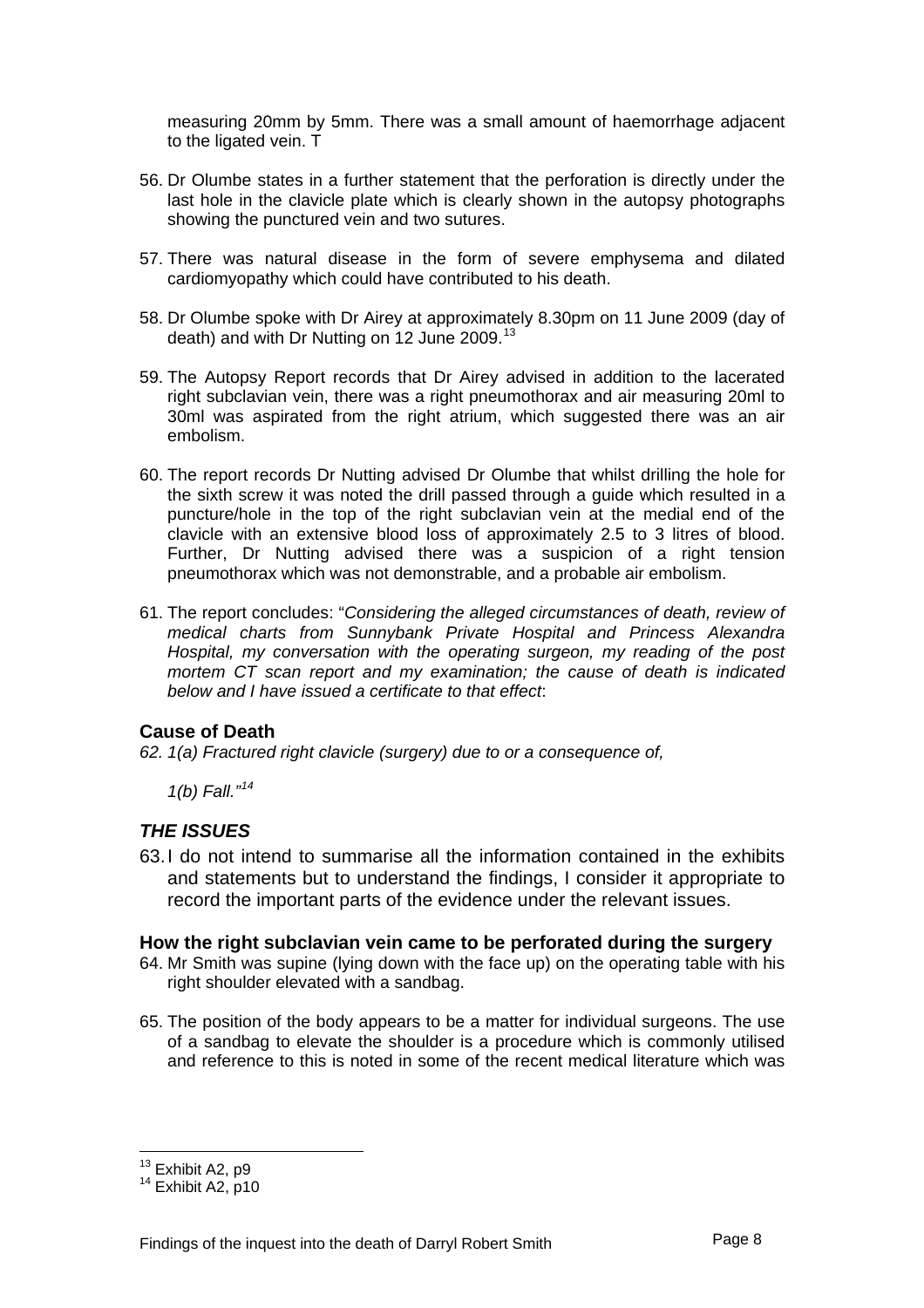tendered in this case.<sup>[15](#page-9-0)</sup> This article stated that the data would suggest the safest position to internally fix a mid shaft fracture would be with the patient's arms adducted by their side and not to use a posterior sandbag or bolster.

- 66. Dr Duke's technique at the present time is to not have the patient in a supine position but what he referred to as a beach chair position.
- 67. Despite surgeons using different techniques there is no criticism made of Dr Nutting's method and Dr Duke stated Dr Nutting was using a standard technique.
- *68.* As a result of Dr Nutting choosing to use the Smith & Nephew Peri-Loc plate, Ms Esther Moir, a sales representative with a nursing degree from Dot Dash was requested to attend the SPH theatres for Mr Smith's procedure. Ms Moir had only recently commenced working with Dot Dash and this was the first time she had attended a procedure on her own.
- 69. Ms Moir had not met Dr Nutting previously so she introduced herself and says she had a conversation with Dr Nutting about the clavicle plates and options available to him. It is apparent she does not recall any precise content of that conversation. Whilst the operation took place she retrieved the Smith & Nephew packages for the nurses to open as and when Dr Nutting asked for them.
- 70. Prior to the perforation of the subclavian vein, Dr Nutting had drilled five holes and inserted five screws (two of which were locking screws) into the plate. He was in the process of drilling the last hole to insert a locking screw in the most medial hole on the plate when profuse bleeding was noted.
- 71. Dr Nutting says regardless of whether he is inserting a locking or non-locking screw, he uses a Bristow elevator placed inferiorly to the clavical in order to prevent any protruding drill bit engaging soft tissue below the clavicle.
- 72. In his first statement to the Coroner on 24 June 2009 Dr Nutting explained he drilled a sixth hole through the drill guide, which was fixed to the plate and a Bristow elevator was placed underneath the clavicle*.* [16](#page-9-1) It was unclear from that statement whether Dr Nutting held the Bristow elevator in one hand and the drill in the other at the time of perforation. However, a subsequent statement provided by Dr Nutting on 16 May 2011 confirms both his hands were on the drill and Dr Zerk was holding the Bristow elevator in place.
- 73. Dr Nutting says the technique he adopted for drilling a hole for a locking screw allowed both of his hands to be free to control the body of the drill. For nonlocking screws he would use the drill in one hand and the drill guide in the other. The drill guide ensures a hole is drilled at the correct angle and does not deviate.
- 74. The drill guide does not control the depth of the drill entry and this is controlled by the surgeon. Dr Zerk who was assisting Dr Nutting describes the process of drilling as, "*Initially the drill encounters the bone cortex, then it passes through the softer bone marrow and then it encounters the cortex on the other side. Lastly it encounters the Bristow. The surgeon drills carefully by feel, applying pressure and backing off alternatively until the Bristow is encountered*".

<span id="page-9-0"></span> $15$  Exhibit C5 Galley I, Watts A, Bain G, The anatomic relationship of the axillary artery and vein to the clavicle: A cadaveric study, *J Shoulder and Elbow Surgery* (2009) 18, e21-e25 at e24

<span id="page-9-1"></span> $16$  Exhibit B10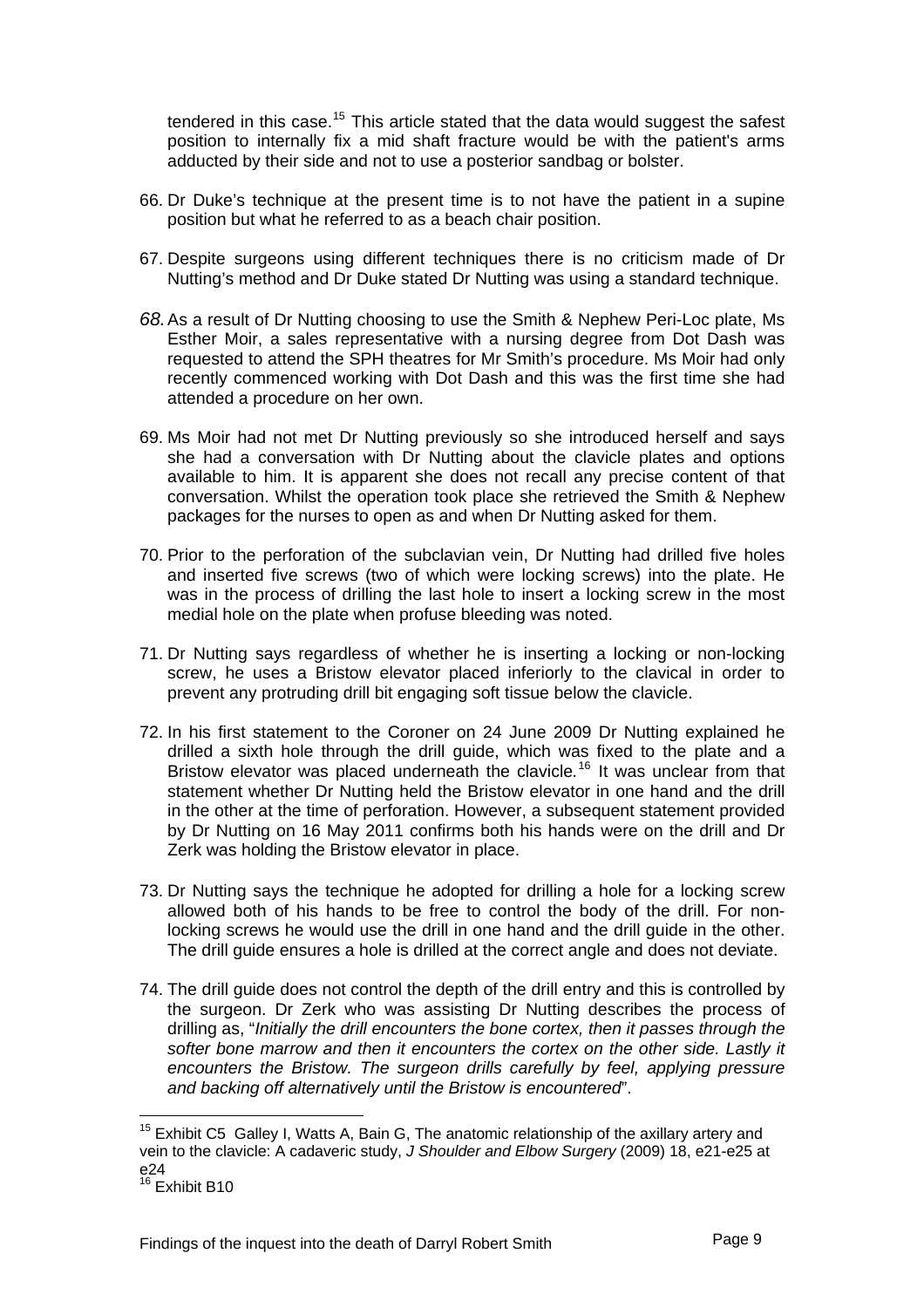- 75. The Smith & Nephew Peri-Loc specifications refers specifically to using the 3.5mm locking screw guide with insert which provides for a drill guide which does not penetrate as deeply.
- 76. Dr Zerk makes mention in her statement of the use of a drill guide "*about 2 cm in height*". In evidence she stated the ones she had seen used were probably taller than 2cm. There are two drill guides provided with the set and Dr Zerk could not identify which one was used and Dr Nutting could not advance the position. Ultimately the use of the smaller guide if it was the one used is not significant. Dr Duke stated the drill guide is not used for the purpose of a drill stop.
- 77. Dr Zerk says Dr Nutting placed the Bristow under Mr Smith's clavicle and passed the handle to her. She says it was her role to hold the Bristow still, in position, and she did that.
- 78. In his statement Dr Nutting describes what occurred immediately prior to drilling the hole. He says: *"I had made mention of the fact that the great vessels were in close proximity and that we should keep everything relatively still whilst I proceeded to use a 2.7mm drill bit and did this in repeated movements so that any sudden penetration of the cortex would not be accompanied by a sudden downward movement of the drill bit into the danger area*".
- 79. It is apparent that unless the anatomy is unusual (there is no reference to that being the case here) the centre of the subclavian vein will lie under the junction of the medial and middle thirds of the clavicle. This is regarded as the "at risk zone" for injury.
- 80. Dr Zerk, Ms Moir and Ms Grainger in oral evidence did not recall any instructions being given by Dr Nutting prior to drilling the hole but acknowledged he could have said words to that effect. Ms Moir in her written report made shortly after the operation to her employer does make reference to Dr Nutting saying to his assistant *"big red and big blue are under there."* I accept there is ample evidence to find that Dr Nutting provided a warning before drilling the last hole and recognised this was a danger zone.
- 81. The issue of the danger zone and possible trajectory utilised by Dr Nutting when drilling the last hole was the cause of some discussion and opinion and two medical research articles were tendered in evidence to assist the Court.<sup>[17](#page-10-0)</sup>
- *82.* It is of interest and even surprising that both of these articles have been produced in very recent times (2009 and September 2011) and their purposes are, to quote one article[18](#page-10-1) *"to accurately describe the dimensions of the normal clavicle and define the relationship of the axillary artery and vein to the clavicle and coracoid process. A detailed understanding of these elements may ensure all safe surgery at a site where the role of open reduction-internal fixation techniques is increasing*" and in the other<sup>[19](#page-10-2)</sup> "to establish safe zones for drilling screw holes

<span id="page-10-0"></span><sup>17</sup> Exhibit C4 Sinha A, Edwin J, Sreeharsha B, Bhalaik V, Brownson, A radiological study to define safe zones for drilling during plating of clavicle fractures, *J Bone Joint Surgery Br 2011, 93-B:1247-52,* Exhibit C5 Galley I, Watts A, Bain G, The anatomic relationship of the axillary artery and vein to the clavicle: A cadaveric study, *J Shoulder and Elbow Surgery* (2009) 18, e21-e25

<span id="page-10-1"></span><sup>&</sup>lt;sup>18</sup> Exhibit C5

<span id="page-10-2"></span> $19$  Exhibit C4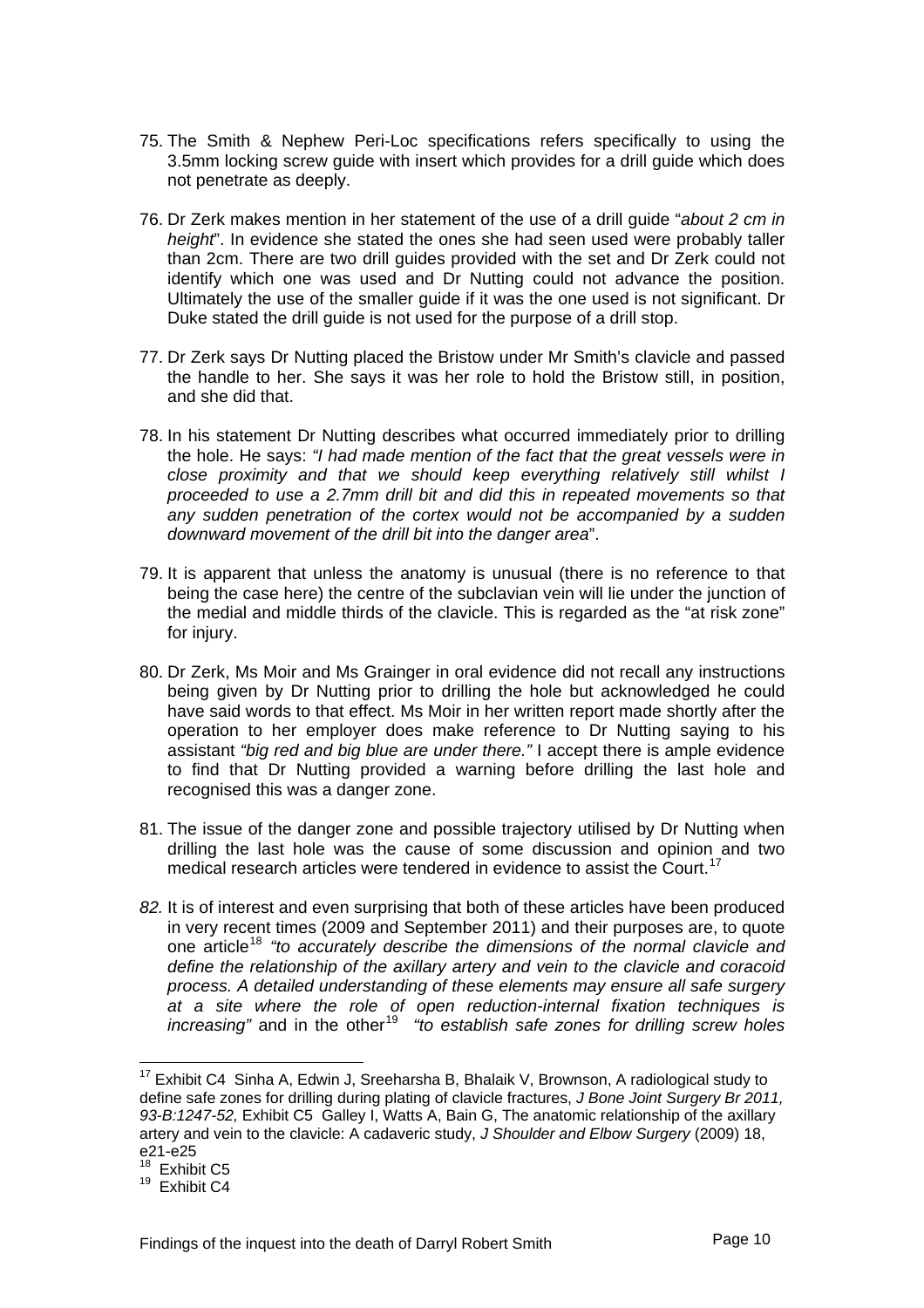*during osteo-synthesis of the clavicle, by defining the proximity of the adjacent major blood vessels using reconstructed three-dimensional CT angiograms."* 



- 83. Both Dr Nutting and Dr Zerk described in their statements their recollections of what occurred when the vein was perforated. Dr Nutting says it appeared: *"that the drill bit skived off the Bristow sufficient enough to make a nick in the superior aspect of the subclavian vein*". Dr Zerk said *"…I felt the drill make some contact*  with the Bristow I was holding (which is to be expected) and then it felt as if it *skived off the Bristow*".
- 84. It is apparent from the use of the word "skived" by both Dr Nutting and Dr Zerk that at some stage soon after the operation they both spoke about what had happened. Whether this was by way of simply exchanging information to work out what had happened or as a reconstruction (and this is not said as a criticism) becomes important as will soon be evident.
- 85. Dr Zerk was questioned in relation to the use of the word "skived" and was consistent in her evidence that she felt an impact by the drill and then it skiving off with there being a loss of resistance sideways. She does not know why the Bristow retractor failed to stop the drill going deeper but she did think it had to go deeper as she recalls there being a loss of resistance and Dr Nutting "jerking back" at which time the blood came out.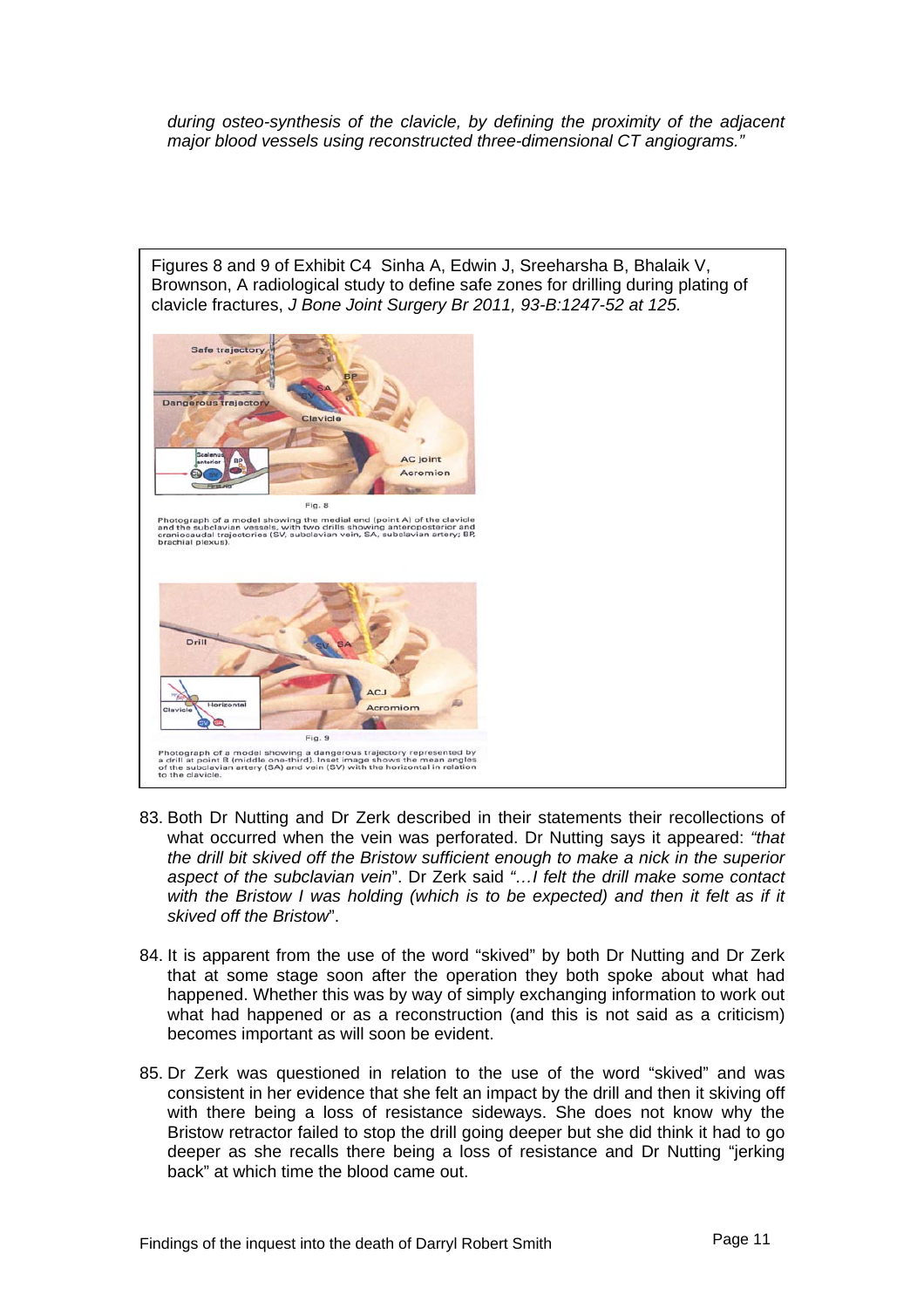- 86. Ms Moir told the inquest she was standing about 4 metres away when the last hole was being drilled. She described that it seemed to go down something in the order of 14 to 25mm more than her experience would have expected and she then saw the bleeding.
- 87. Ms Wendy Grainger was the anaesthetic nurse during the surgery. She says in her statement she recalls when Dr Nutting was using the drill she thought the drill seemed to go down further than usual and as she was thinking this he pulled out the drill and blood became apparent.
- 88. Dr Nutting stated in his evidence he disagreed with the descriptions of Ms Moir and Ms Grainger, suggesting "*they must have been at different operations*".
- 89. Dr Nutting was asked how he thought the subclavian vein had been punctured. He stated that in all of his previous statements he had worked back with the assistance of himself and other members of the surgical team as to what the most likely cause was and they had come up with an assumption the drill "skived" off the Bristow elevator. He said he now had a theory as to how it happened which he had only recently considered and partly due to reading the recent medical article, Exhibit C4.
- 90. Dr Nutting started with the fact that in the most medial part of the clavicle, the subclavian vein is posterior or behind it. He was using a superior clavicle locking plate and a drill guide that sits 90° to the locking plate which will not allow the drill to deviate. Given he was drilling superior to inferior he thought the vein could not have been underneath it.
- 91. His theory is that most likely with inspiration (the act of breathing air into the lungs) the calibre of the vein increased at that particular moment and was building up and became larger and presented one aspect of the circumference of the vein to the side of the drill. In particular he partly relied on the post-mortem study saying it showed it was the side of the vein and not the top of the vein that was punctured. When questioned about this aspect he stated he was particularly referring to the post-mortem photographs.
- 92. It is noted the autopsy report refers to a puncture but on the superior aspect of the vessel and not the anterior. Dr Nutting stated if the drill bit had hit the Bristow elevator it (the drill bit) would have shattered. He does not recall it hitting the Bristow elevator at all. He stated during drilling of the last hole he did not feel anything untoward.
- 93. However this does not reconcile with the evidence of Dr Zerk in particular and is completely contradictory to all of his previous statements. I accept Dr Nutting emphasised this was a theory only among a "thousand" theories he had considered and this one he resurrected due to the matters raised in the recent research article.
- 94. Dr Zerk's version that the drill went in deeper than expected is supported by the evidence of Ms Moir and Ms Grainger. Both Ms Moir and Ms Grainger were at some disadvantage in respect to their position for viewing what happened, and Dr Duke considers and I accept they would not be able to give precise evidence as to the extent of the depth of the drill, but their impressions are still valuable. However even rejecting their evidence on this issue, this still leaves the evidence of Dr Zerk who was in the best position to say what happened.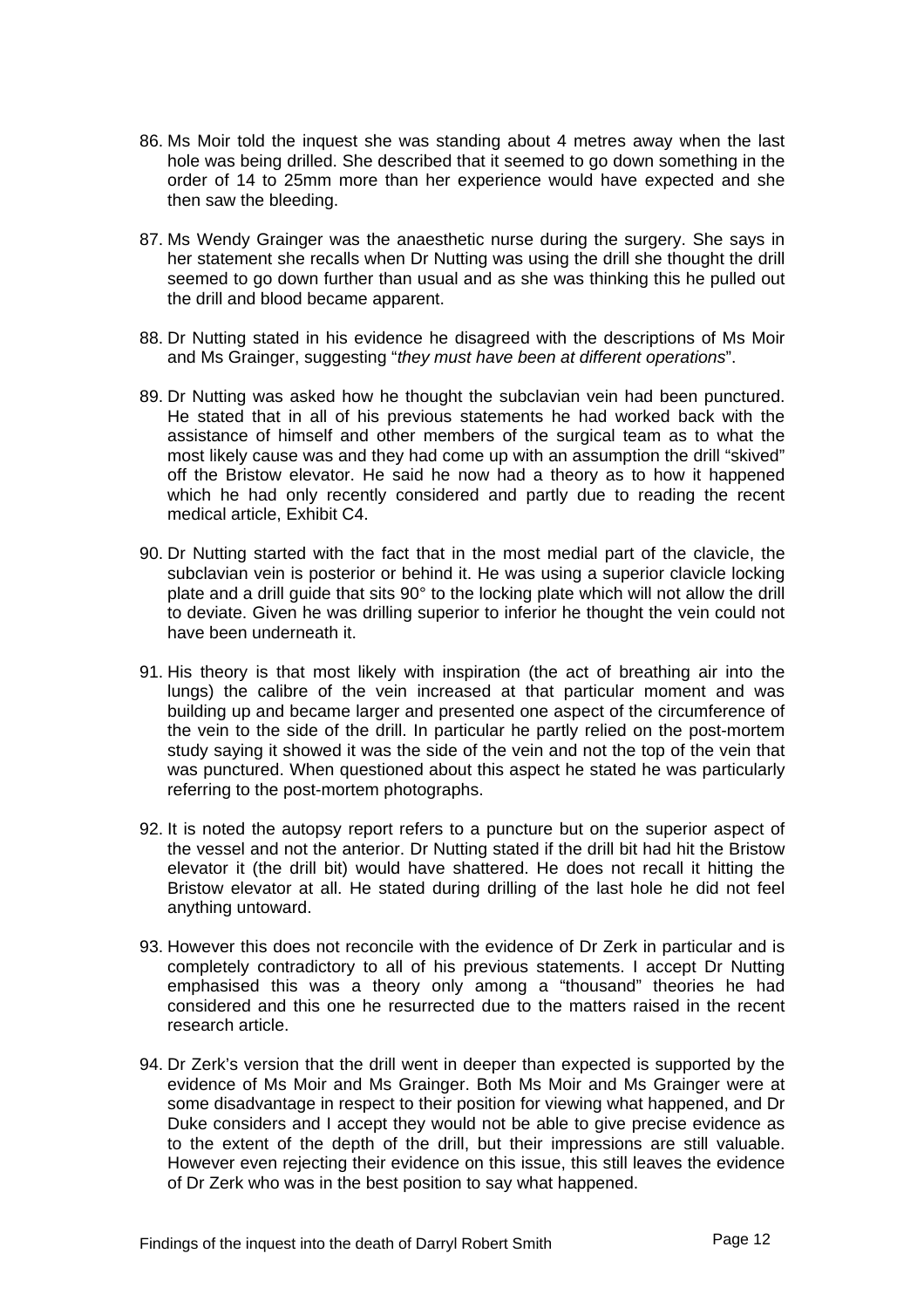- 95. In that regard and to the extent it is necessary, I reject the theory Dr Nutting has proposed as being not supported by the evidence.
- 96. What is clear is despite the caution taken, the drill passed through the clavicle and impacted with the Bristow elevator, but unexpectedly the drill was not stopped by the Bristow and it continued into the soft tissue under the bone. This resulted in a perforation in the top of the right subclavian vein at the medial end of the clavicle.
- 97. Whether this was caused by (1) miscalculation of the depth or trajectory of the drill; (2) excess pressure on the drill or trigger, (3) the Bristow elevator being placed in the incorrect position or (4) a shift in the Bristow elevator position, is unclear. It is possible it was a combination of all or any of the above.
- 98. Whatever is the case it occurred during and as a direct result of the surgery. There is no evidence to suggest Dr Zerk moved the Bristow elevator and there is no evidence it moved until the drill impacted with it. Given her evidence a matter of a few millimetres in the placement of the Bristow may have been significant.
- 99. Dr Duke, the expert orthopaedic surgeon engaged, concluded the decision to perform surgery on Mr Smith was appropriate. He says Dr Nutting was using a standard technique, including an appropriate plate and appropriate instrumentation.
- 100. Dr Duke does not use the anatomical profile locking plates that were utilised in this case but he recognises they were appropriate.
- 101. For reasons with respect to his concern as to dissecting tissue around the clavicle he personally does not use a Bristow elevator or other similar device but recognises its use as a protective device in this particular procedure is standard.
- 102. With respect to the drill he believes he could have used a similar drill in the past but he has no particular concerns as to the choice of drills. Other than those drills which are required for small hand surgery and drills for much larger bones, ultimately the drills in the middle range such as these are used for most bones.
- 103. Dr Duke found from Dr Nutting's statement, as well as from other observers in the room, that Dr Nutting took a great deal of precaution and caution in his use of the drill and in his control of the drill bit depth.
- 104. Dr Duke stated this was a very unusual outcome and the death of Mr Smith in these circumstances had become common knowledge in the orthopaedic community within a short period of time.
- 105. As a result Dr Duke has discussed with his anaesthetic team how to manage a haemorrhage and also avoid an air embolism and a number of measures have been put in place by his surgical team.
- 106. He now warns patients there is a possibility of death in these cases.
- 107. Dr Duke was referred to the research articles concerning the use of sandbags when the patient is in a supine position and he was not aware this would have made much of a difference.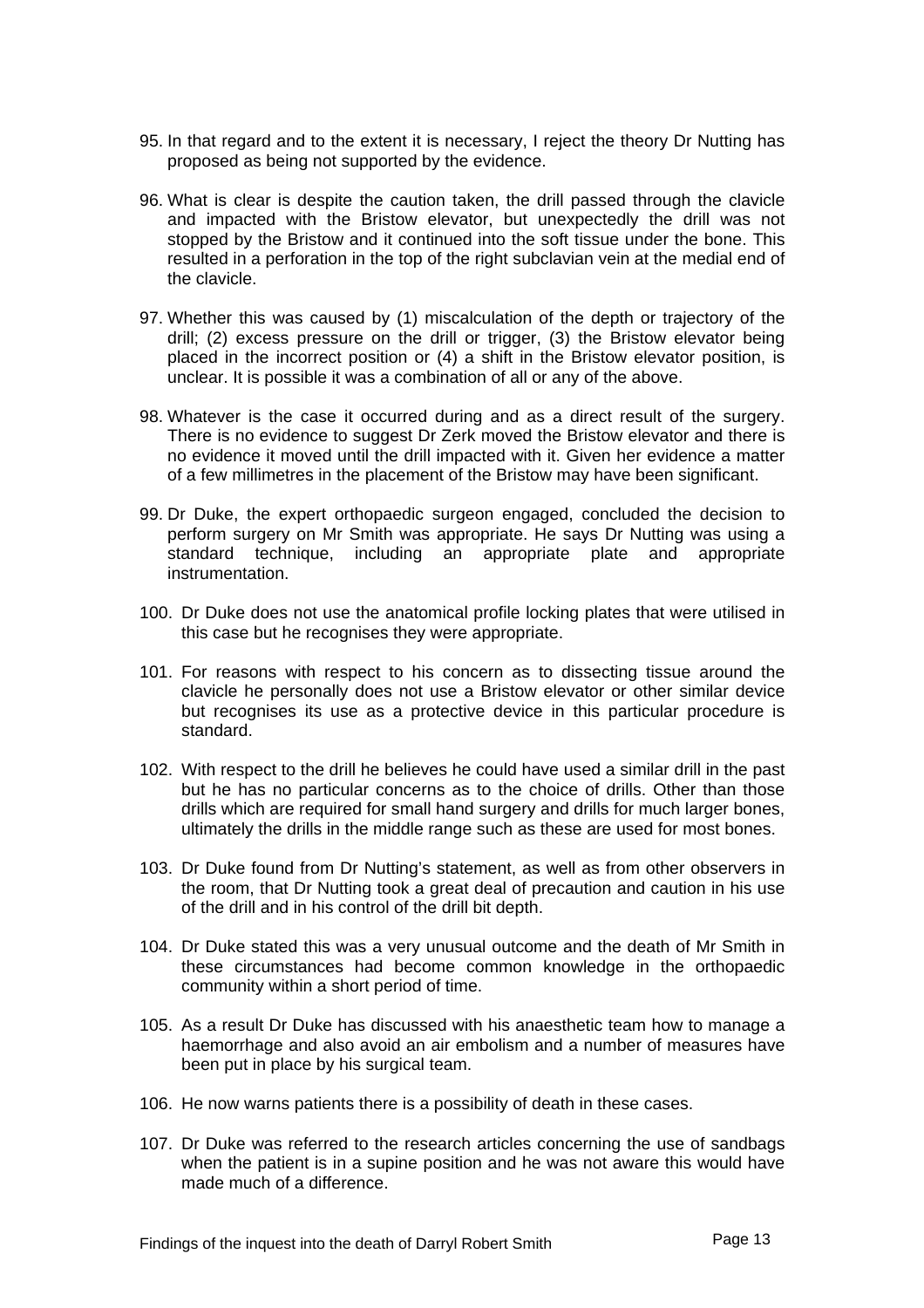- <span id="page-14-0"></span>108. He thought it was highly unlikely the drill was drilled in a trajectory as indicated as the safe trajectory in accordance with the Diagrams 8 and 9.
- 109. His said it was likely it was an angle somewhere between the safe and unsafe trajectory. He said it was possible the Bristow elevator caused the damage but it was unlikely that this occurred when it was inserted as the bleeding would have been observed then. He said it was possible the damage could have been caused when the Bristow was struck and moved by the drill and damaged the vein as distinct from the drill itself.
- 110. Dr Duke was unable to say with confidence when shown the autopsy photographs that they assisted him in determining the trajectory and to that extent that evidence is inconclusive.
- 111. It was put to Dr Duke and he agreed that given the evidence of Dr Zerk that the drill bit proceeded through the clavicle and then touched the Bristow elevator; that there was a slight jolt and the drill bit then skived off the Bristow; and given that the technique being used and the equipment was correct; and assuming the Bristow elevator was in the correct place; then it could be concluded that there was some human error in relation to what occurred.

## **Whether the surgical equipment provided the necessary safeguards for the surgery**

112. The surgical equipment in issue was the:

Smith & Nephew Superior Distal Clavicle – Right Locking Plate;

The Bristow Elevator; and

The Synthes TRS drill.

#### **The Clavicle Locking Plate**

- 113. There is no mechanism such as a drill stop on the drill bit or any tools recommended by Smith & Nephew to limit the depth of the hole being drilled by the surgeon. However, after the hole is drilled, a surgeon can use a depth guide to measure the depth of the hole drilled. This can be undertaken using the depth gauge or by using the gauge markings on the drill bit. This ensures the correct length screw is chosen to fasten the plate to the bone.
- 114. The Smith & Nephew Peri-Loc Upper Extremity Locked Plating System product brochure (Clavicle Surgical Technique) states: "*Care must be taken not to over penetrate the far cortex of the clavicle during reduction and screw insertion in order to avoid injury to neurovascular structures deep into the clavicular area*".
- 115. Mr Rex Nagao, the General Manager of Smith & Nephew Surgical Pty Ltd, advised in his statement that whilst the product brochure states this, the particular techniques used by surgeons to protect against this risk are matters of technique and judgment for the surgeon. He says Smith & Nephew do not provide advice to surgeons about such techniques. Further, he advises Smith & Nephew do not provide any training in surgical technique and that such training is reserved for a surgeon's educational institution and professional body.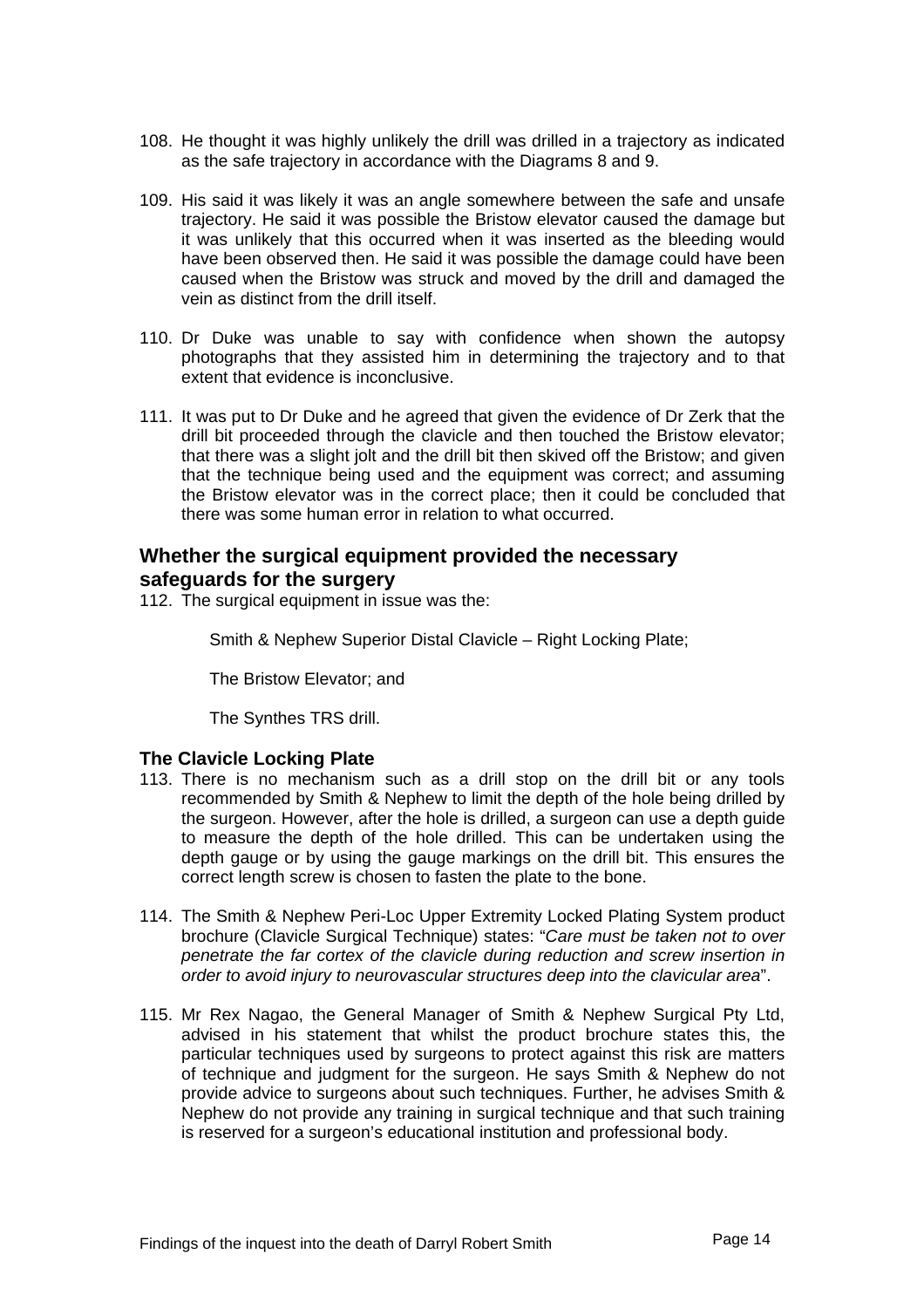<span id="page-15-0"></span>116. Mr Nagao has advised there have been a total of 7,212 Peri-Loc Clavicle Locking Plates (of any type) supplied worldwide as at or about 26 July 2011. Of these, 959 were Superior Right Distal Clavicle Plates. He says there have been no previously reported incidents in the global Smith & Nephew complaint database concerning the perforation of blood vessels during surgery using the Peri-Loc Clavicle Locking plate system.

### **The Bristow Elevator**

- 117. The Bristow elevator is a standard surgical tool which has a number of surgical uses. The Bristow elevator measures 10-12mm wide.<sup>[20](#page-15-1)</sup>
- 118. The choice of this tool or any other form of inferior retractor to protect the underlying tissue, if any, is at the discretion of the surgeon.

### **The Synthes TRS drill**

- 119. Smith & Nephew Surgical supplies surgical drill bits which are designed to be used in conjunction with its screws and Peri-Loc plates. The drill bits have a standard coupling mechanism which enables the drill bits to be used with any one of a range of powered surgical drills. Synthes confirmed the Smith & Nephew drill bits are compatible with the AO/ASIF Quick Coupling provided in the Synthes TRS Modular Power Drill set.
- 120. The Instructions for Use for the Synthes TRS drill states: *"The Trauma Recon System is only to be used for patient treatment after careful consultation with the instructions for use*" and *"The user of the product is responsible for proper use of the equipment during surgery*".
- 121. The speed of the drill is controlled by the operator applying finger pressure to a trigger control on the drill handle. There are two triggers on the handle of the drill, the bottom is for forward. When both the bottom and top are pressed together the drill is in reverse. Besides drilling, the other modes the drill can operate for oscillating and sawing.
- 122. Mr Simon Pratt, the Group Manager Trauma, for Synthes Australia has confirmed Synthes is unaware of any previous incidents concerning the perforation of blood vessels during surgery whilst using the drill.

#### **Conclusion**

- 123. There is no evidence that suggests the surgical equipment, which would have undergone rigorous quality standards, was faulty and there is no evidence of any concern as to the equipment that was used. There may be some capacity for drill stops to be used. It does not appear to be part of any known current product development although it has been the subject of some conjecture in the medical literature.<sup>[21](#page-15-2)</sup>
- 124. It is apparent there has been some experimental testing on prototypes of orthopaedic drill stop devices in the course of university research. This research has also indicated further testing and development is required.
- 125. It was submitted given this research is in its early days it is not possible to make conclusions as to whether future technology will be commercially feasible to provide a drill stop with a variable dynamic depth adjustment for use in

 $^{20}$  Exhibit H3.8 and Exhibit B10.2

<span id="page-15-2"></span><span id="page-15-1"></span> $^{21}$  Exhibit C5 24-25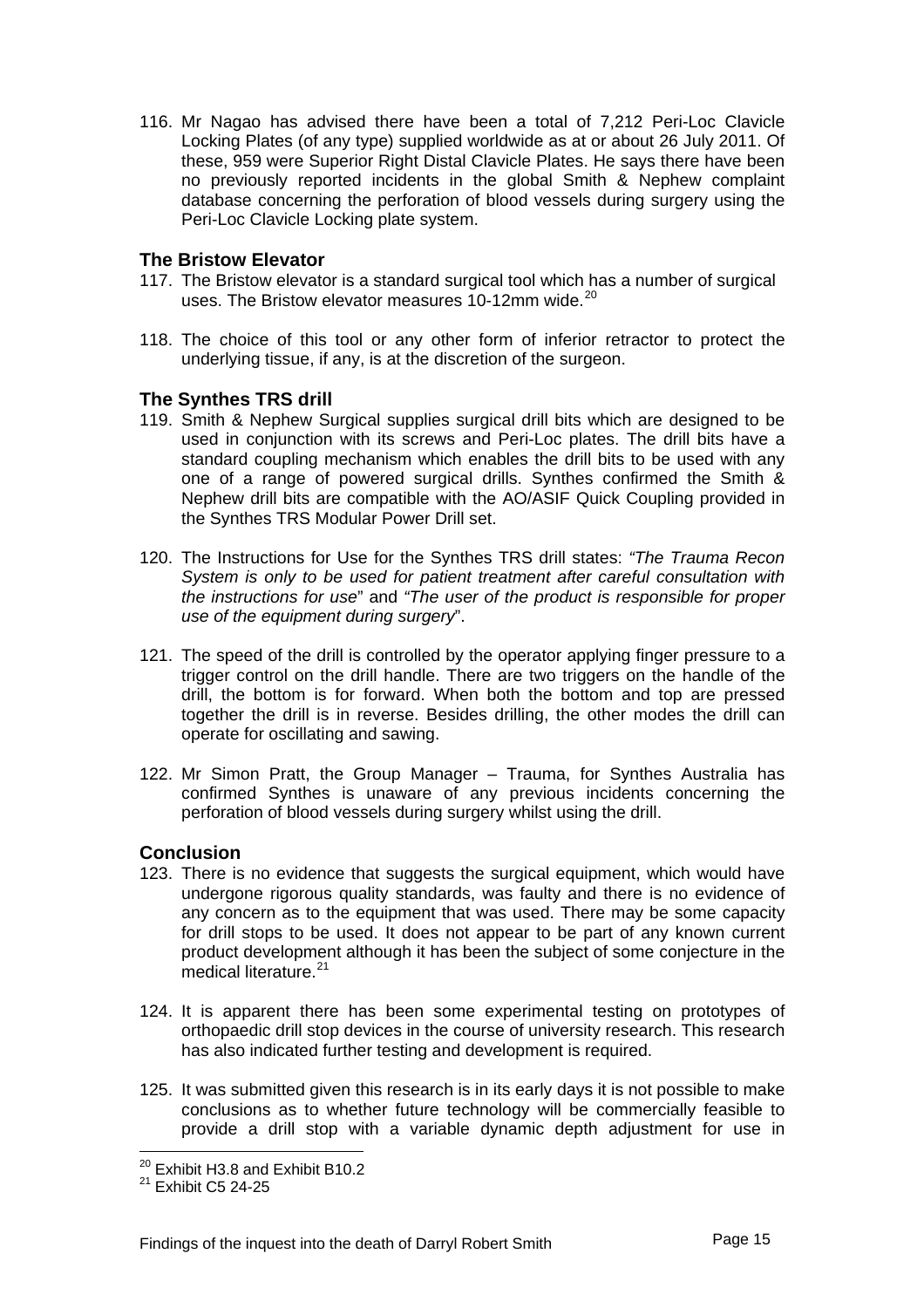<span id="page-16-0"></span>orthopaedic surgery and therefore should not be the subject of a particular recommendation.

126. I agree it is not possible at this time and based on the limited technical evidence available to the Court, to make a recommendation that a drill stop be developed. However as the literature suggests there has been an increased interest in internal fixation of clavicle fractures and this case should certainly provide some impetus to the consideration of such devices. Ms Zerner submitted I should refer Mr Smith's case to the research and development departments of Synthes Australia and Smith & Nephew Surgical Pty Ltd to assist them in informing future design choices for drill bits. That is an appropriate submission which I intend to adopt.

## **Whether the surgical equipment was appropriately used during the surgery**

### **The Clavicle Locking Plate**

- 127. There was no suggestion the selection of the Superior Distal Clavicle Right Locking Plate was not suitable to be used for the repair of Mr Smith's fractured clavicle. Dr Duke confirmed Dr Nutting used the appropriate plate.
- 128. Dr Nutting says it was the first time he had used the Superior Distal Clavicle Right Locking Plate and the devices he had previously used did not allow for any locking of the screw into the plate. As a result the hand which would have usually held the drill guide handle was also used on the drill.

### **The Bristow Elevator**

129. The Bristow elevator is a standard surgical tool. Dr Nutting says he uses the Bristow retractor in this type of procedure as it was a technique taught to him during his training and he has not seen any reason to use another device since that time. Dr Duke does not use any device.

#### **The Synthes TRS Drill**

- 130. Dr Nutting says he does not know the make and model of the drill he used on Mr Smith, but used the drill and associated equipment made available to him as is the usual practice and procedure at SPH and at many other hospitals at which he has worked over the past 40 years.
- 131. Ms Hazel Douglas, the Nursing Unit Manager of SPH, confirmed that when a drill becomes available in theatres, it is up to the relevant scrub nurse to select it for use in a particular surgery when they are setting up the theatres. However she says, it is ultimately up to the surgeon whether they use the drill chosen by the scrub nurse. In this instance, the scrub nurse was Endorsed Enrolled Nurse James Hayes.
- 132. Ms Douglas said the hospital usually makes visiting medical officers aware of a trial but was unable to confirm what occurred in this situation. In relation to product information to surgeons, she says she would ordinarily provide the drill sales representative(s) with the names of the relevant visiting medical officers for the representative to follow up directly.
- 133. Mr Paul Treadwell, the Peri-operative Nurse Educator of SPH, said as SPH is a private hospital it generally does not have any control over the education and training of visiting medical officers with new equipment. He says for this reason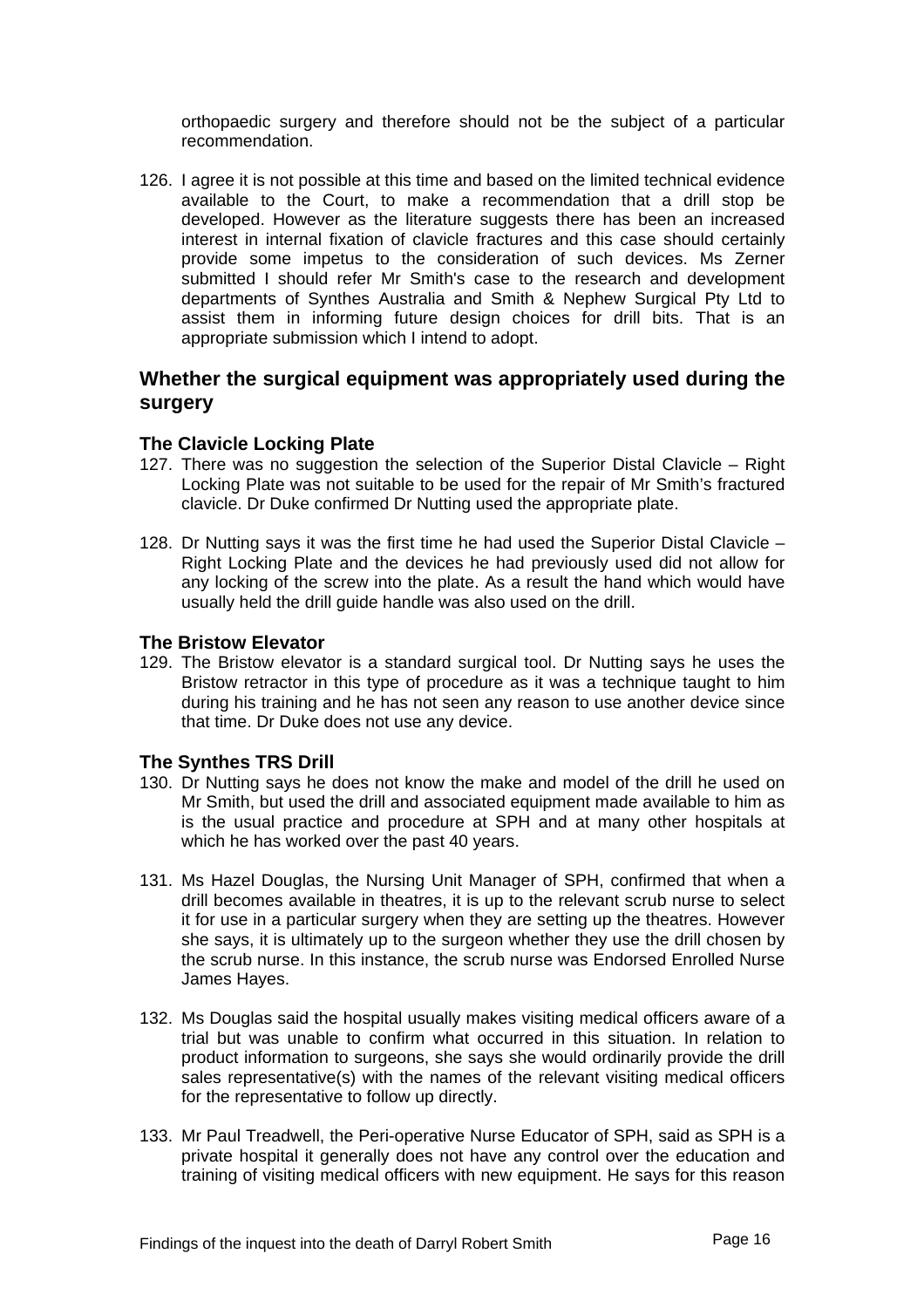it is standard practice for the sales representatives themselves to approach the visiting medical officers and see if education is needed.

- 134. Mr Nielsen who was the sales representative for Synthes has made a number of references in the material of the TRS being better suited to larger bones including a number of emails to SPH representatives to that effect. He said in his statement "*I provided specific education around the fact that the TRS was better suited to larger bones and joint procedures where there is a requirement for more power, and that the Colibri was better suited to small bones"*.
- 135. The information guides for the Synthes TRS and the Synthes Colibri drills do not specifically identify the clavicle in each of the drills listed uses. The uses listed for the Colibri drill in the product guide include: general traumatology; hand surgery; foot surgery; maxillofacial surgery; spine surgery; DHS/DCS or intra medullary reaming. The uses listed for the TRS drill in the product guide include: prosthetics; trauma heavy duty; trauma light duty; foot; hand; maxillofacial neuro; and spine.
- 136. The Synthes North American website provides an electronic guide to the use of its tools. Under the title 'Synthes Know Your Options', when the clavicle bone is selected, the power tools recommended for use are the Air Pen Drive; the Colibri; and the Electric Pen Drive.
- 137. Ultimately Mr Nielsen agreed the material and information he was providing to staff might not be clear in relation to indications for use of the drills and the differentiation was more about what the Colibri is not suited for (bigger joints and bones) than what the TRS is suited for.
- 138. The drill which would have been available to Dr Nutting at SPH had the trial not been occurring was the Hall Series 4 Drill/Reamer (5067-01) 100 PSI. It is a slightly lighter drill than the Synthes TRS and is operated by pneumatic air rather than by a battery pack attached to the drill.
- 139. The drill specifications for the Synthes TRS, Synthes Colibri, and the Hall Series Drill/Reamer were provided to Dr Lance Wilson, a biomedical engineer for comment. Dr Wilson concluded all of the drills are applicable for operating on the clavicle with no indication any of the drills are more suitable. He states: "*The three drills in question are all designed for orthopaedic applications, specifically the drilling and cutting of bones of the size of the clavicle (e.g. fibular, radius and ulnar) in trauma setting. There is no clear indication any of the drills available would be more or less suitable*".
- 140. Whilst Synthes and Mr Nielsen may consider the Colibri was a more suitable drill for the surgery, it was not inappropriate for Dr Nutting to use the Synthes TRS for the surgery on Mr Smith, and the evidence would place the clavicle as something between a small and large bone with both able to be used.
- 141. Even though the Synthes TRS drill has been found to be appropriate in the circumstances, Dr Nutting was not aware of the specifications, functions and use of the drill before he used it.
- 142. Dr Nutting says he would not use any equipment if it was apparent to him it was inappropriate. The question though is how he would know if it was appropriate or not if he did not have any knowledge of the drill prior to using it.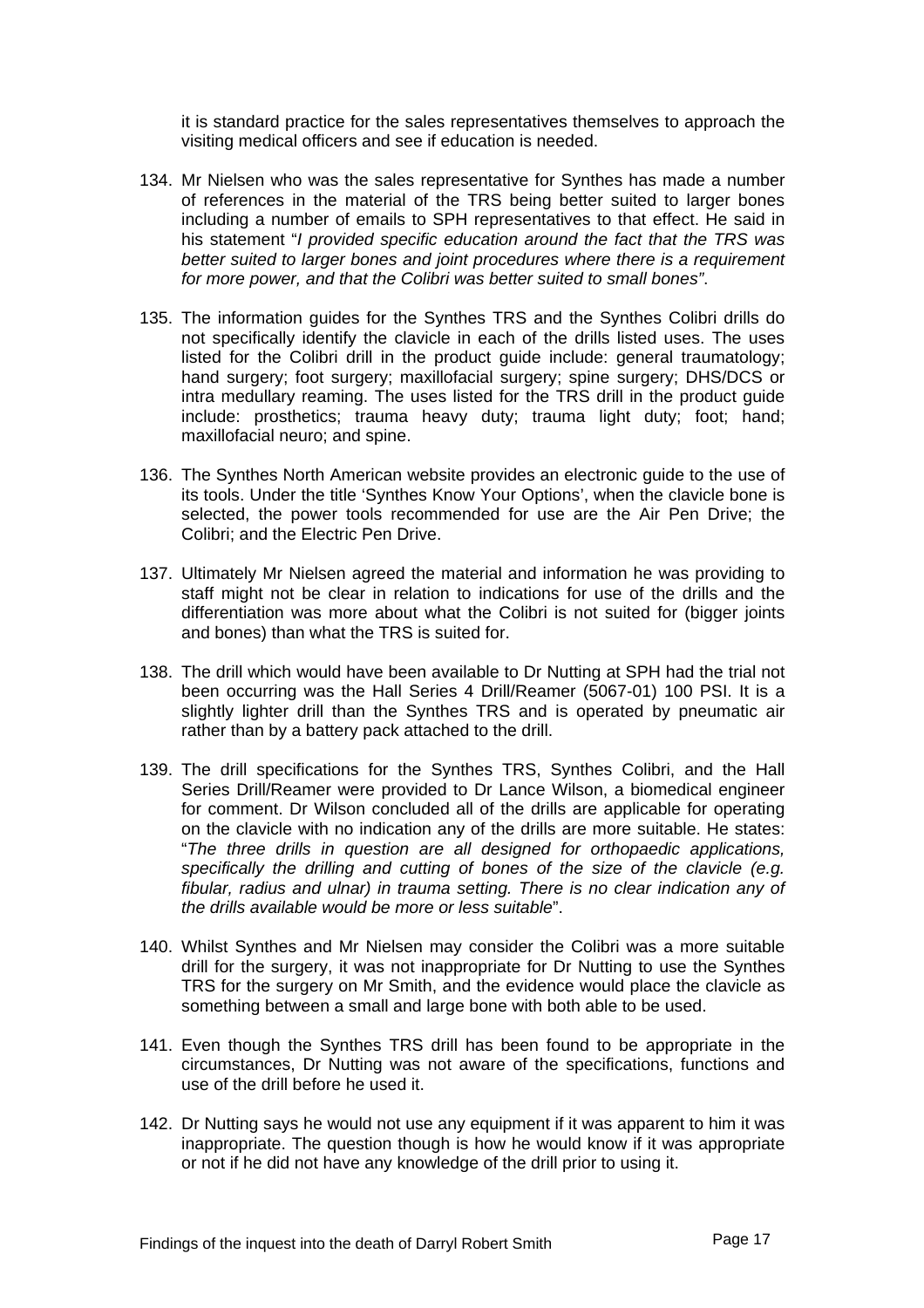<span id="page-18-0"></span>143. Dr Duke believed Dr Nutting to be familiar with a vast array of orthopaedic drilling equipment and this would not have been a factor. In particular the use of the drill and measures taken to ensure the drill depth was controlled and was in his opinion appropriate.

## **The adequacy of the management of the complications which arose from the perforated right subclavian vein**

- 144. Once the right subclavian vein was perforated, Mr Smith went into shock as indicated by the changes in heart rate and blood pressure. Dr Airey was alerted. He was on the telephone in the scrub area at the time and when called by Dr Nutting he returned to the head of the operating table and began pushing fluid into the patient.
- 145. At first glance this might seem unusual but it is noted it is not uncommon for an anaesthetist to leave the immediate area for a short period when the patient is stable. It is apparent Dr Airey was only a few metres away through the scrub area door and had sight of his instruments and machine. There is no criticism of Dr Airey leaving the head of the table for this short time and this had no impact on the outcome.
- 146. As soon as the vein was perforated, Dr Nutting immediately applied pressure to the vessel, and says he was able to control the bleeding by the use of vascular tapes inserted proximal and distal to the perforation. Some time into the repair Dr Nutting requested a vascular surgeon but then decided he could repair the vein and had the bleeding under control and called off the attendance of the vascular surgeon.
- 147. Dr Nutting says he immediately reconsidered his decision to call off the vascular surgeon and thought a better result would be achieved if a vascular surgeon undertook the repair.
- 148. There was some evidence from Dr Airey that this was because of the bleeding and not that a better repair could be achieved. On that issue the evidence would support the reason for recalling the vascular surgeon was in relation to achieving a better result and not to stem the bleeding. That is supported by the evidence of Dr Nutting, Dr Wills and Dr Kruger. However it is clear the decision by Dr Nutting was not immediate and it was closer to 15 minutes later when Dr Kruger was called again.
- 149. The evidence also supports a finding the bleeding became under control at about 6.12pm when Dr Kruger was being spoken to and advised he now did not need to attend. By this time somewhere between 2.5 and 3 litres of blood was lost.
- 150. Registered Nurse ('RN') Cheryl Jenkinson documented contemporaneous notes of the resuscitation of Mr Smith. RN Jenkinson was not initially involved in the operation and was passing by the operating theatre during a break and was asked to come in and assist. She attended to a few tasks as requested and then noted no-one was taking notes as was the usual policy and commenced to do so. She states she commenced documenting management at 6.10pm and up until 6.30pm CPR was not commenced as Mr Smith still had a heart rhythm but this became irregular and faint.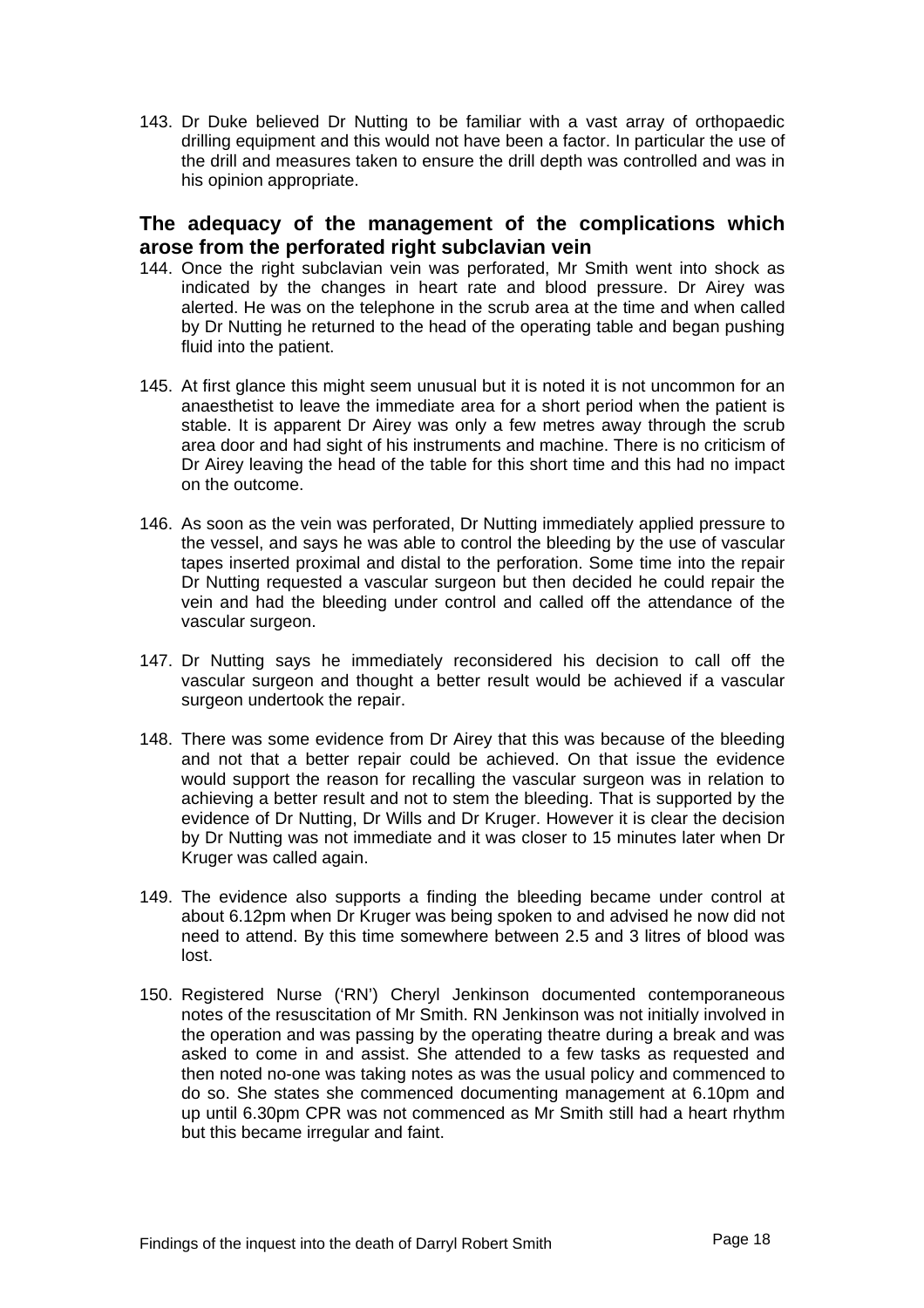- 151. In the first 20 minutes Dr Airey says he would have given atropine, intravenous fluids and maybe adrenaline. At some point another anaesthetist, Dr Wills, entered the theatre and offered assistance which was accepted.
- 152. The time estimate provided by Dr Kruger concerning his arrival time to the theatre is approximately 5 minutes later than recorded by RN Jenkinson. RN Jenkinson was recording time from a clock in the theatre whilst Dr Kruger took his times from his mobile telephone records. It may be the theatre clock was slightly out of time.
- 153. Combining the material from various sources, once it was noted Mr Smith was bleeding, and taking the times from RN Jenkinson and the hospital clock, the following events are recorded in the material as occurring:

5.50pm, profuse bleeding was noted $^{22}$  $^{22}$  $^{22}$ 

5.55pm, Mr Smith's blood pressure dropped from 138/81 to 86/59 and his oxygen saturations dropped from 96% to 94%<sup>[23](#page-19-1)</sup>

6.10pm, Mr Smith's blood pressure continued to fall to 42/17 and his oxygen saturations to 71%<sup>[24](#page-19-2)</sup>

6.12pm, Dr Kruger, vascular surgeon initially called (he says  $6.17$ )<sup>[25](#page-19-3)</sup>

6.25pm, Mr Smith was intubated and an additional IV (intravenous) cannula was inserted into Mr Smith's arm<sup>[26](#page-19-4)</sup>

6.[27](#page-19-5)pm, haemoglobin tested  $(10.1)^{27}$ 

6.[28](#page-19-6)pm, the first dose of adrenaline was administered $^{28}$ 

6.30pm, cardiopulmonary resuscitation ('CPR') was commenced<sup>[29](#page-19-7)</sup>

6.30pm, Dr Kruger received a further call asking if he would attend the theatres to repair the vein<sup>[30](#page-19-8)</sup>

6.40pm, urgent cross-match of Mr Smith's blood was ordered<sup>[31](#page-19-9)</sup>

6.45pm. Dr Kruger arrived to the theatre<sup>[32](#page-19-10)</sup> (Dr Kruger says he arrived at 6.50pm)

6.47pm, femoral infusion commenced $^{33}$  $^{33}$  $^{33}$ 

- <span id="page-19-3"></span>
- <span id="page-19-4"></span>
- <span id="page-19-5"></span>
- <span id="page-19-6"></span>
- <span id="page-19-7"></span>
- <span id="page-19-8"></span>
- <span id="page-19-9"></span>
- <sup>22</sup> Exhibit B9,p2<br>
<sup>23</sup> Exhibit D2, p22<br>
<sup>24</sup> Exhibit D2, p22<br>
<sup>25</sup> Exhibit B20,p1<br>
<sup>26</sup> Exhibit B5, p1<br>
<sup>27</sup> Exhibit B5, p2<br>
<sup>28</sup> Exhibit B5, p2<br>
<sup>29</sup> Exhibit B5, p3<br>
<sup>30</sup> Exhibit B20,p1<br>
<sup>31</sup> Exhibit B5, p2<br>
<sup>22</sup> Exhib
- <span id="page-19-11"></span><span id="page-19-10"></span>

<span id="page-19-0"></span><sup>&</sup>lt;sup>22</sup> Exhibit B9,p2

<span id="page-19-1"></span>

<span id="page-19-2"></span>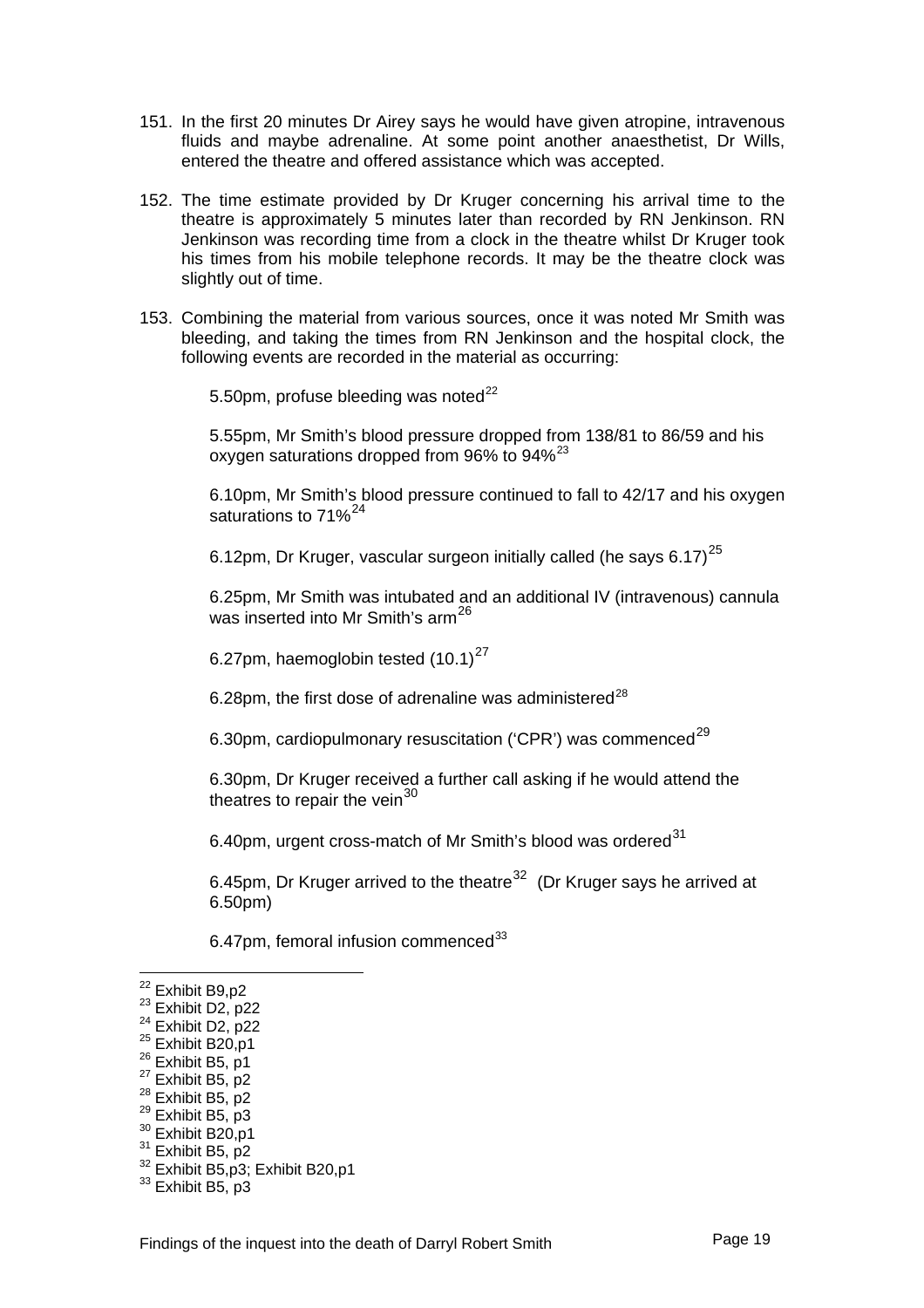7.17pm, 1st defibrillated (VT/Asystole)<sup>[34](#page-20-0)</sup>

7.23pm, central cardiac line inserted by Dr Kruger<sup>[35](#page-20-1)</sup>

7.30pm, first unit of cross matched (O Positive blood) was administered<sup>[36](#page-20-2)</sup>

7.42pm, Arterial Blood Gases – pH 7.0, PaO2 325 mmHg, Hb  $51^{37}$  $51^{37}$  $51^{37}$ 

7.50pm, CPR was ceased $^{38}$  $^{38}$  $^{38}$ .

- 154. In terms of fluid replacement to treat the bleeding, Mr Smith was administered nine, 500ml bags of Gelofusine; one litre of Hartmans; one, 500ml bottle of Albumex; four units of O negative blood; and one unit of O positive blood. Further, Mr Smith was administered 19 doses of 1mg Adrenaline (one being intra cardiac), one dose of Sodium Bicarbonate, and was defibrillated (shocked) three times.<sup>[39](#page-20-5)</sup>
- 155. RN Jenkinson was delayed in contacting Sullivan and Nicolaides to request an urgent cross match. She estimates she was on hold for approximately 12 minutes before the phone was answered. This did not have any impact on the resuscitation as there was an adequate supply of emergency hospital blood stocks.
- 156. At sometime prior to Dr Kruger's arrival and after CPR had commenced, Dr Zerk was directed by Dr Wills to perform a large-bore cannula throacostomy in the 2nd intercostal space in the mid-clavicular line, then proceeded to place a chest tube in the 5th intercostal space in the axillary line.<sup>[40](#page-20-6)</sup> This was to treat a suspected tension pneumothorax.<sup>[41](#page-20-7)</sup> All witnesses agree there was no tension pneumothorax.
- 157. Dr Wills told the court he was very disappointed when there was no evidence of a pneumothorax and those in the operating theatre were most confused as to why Mr Smith was not getting better notwithstanding the bleeding.
- 158. Dr Wills stated it was a disappointment to him no one had entertained an air embolism. He said the perforation of the subclavian vein could be an expected complication but it was a long way from his thoughts that there could be an air embolism.
- 159. Dr Wills, as did Dr Airey, spoke about other operations particularly neurosurgery where air embolism is not an unexpected complication and everything is set up to deal with that issue if it arises. Both of them recall being involved in operations where air embolism occurred in such situations which were rectified quickly and the patient survived.

<span id="page-20-0"></span><sup>&</sup>lt;sup>34</sup> Exhibit B5, p3

<span id="page-20-3"></span><span id="page-20-2"></span>

<span id="page-20-1"></span><sup>&</sup>lt;sup>35</sup> Exhibit B5, p4<br><sup>36</sup> Exhibit B5, p4<br><sup>37</sup> Exhibit B9.2, p8<br><sup>38</sup> Exhibit B5

<span id="page-20-5"></span><span id="page-20-4"></span> $39$  Exhibit B5

<span id="page-20-6"></span><sup>40</sup> Exhibit B12 and exhibit B12.1

<span id="page-20-7"></span> $41$  Exhibit B12.1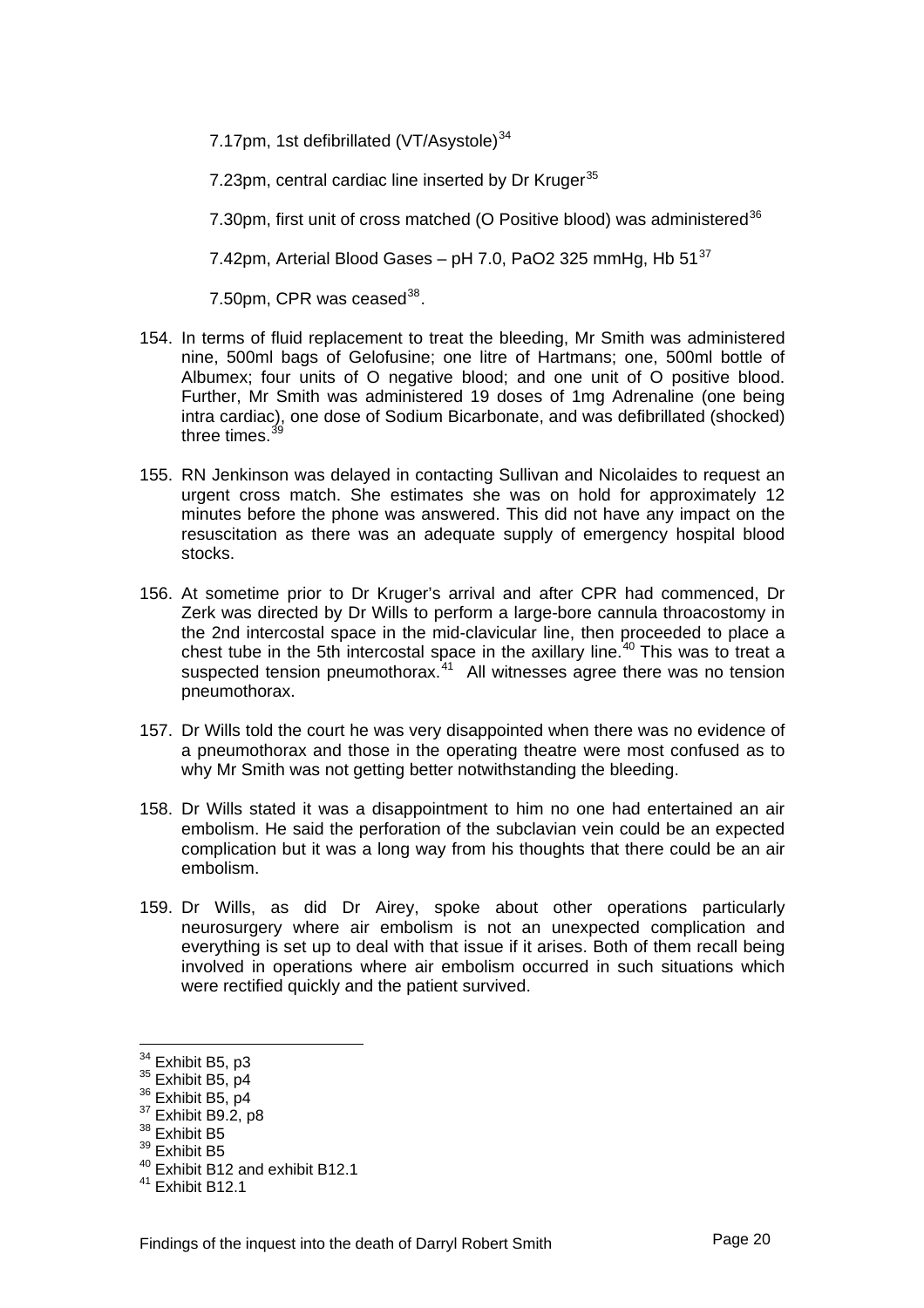- 160. Dr Wills and Dr Kruger agree the technique used if it was thought there was an air embolism is to ask the surgeon to stop what he was doing, flood the wound to stop the air entering, and roll the operating table head down and to the left.
- 161. Dr Kruger says when he arrived most of the bleeding was under control. He noted some bleeding arising from the medial end of the wound and opened the wound medially to the sternum. He observed one of the external jugular veins was bleeding and this was controlled. He then repaired the perforated subclavian vein. The patient however, remained hypoxic.
- 162. Dr Kruger says he then identified the subclavian artery was under filled with no pulse unless cardiac massage was performed. He could see the veins seemed full but there was low blood pressure.
- 163. He then considered an air embolism. As a result he inserted a single bore central line and some air was aspirated as part of frothy blood which most likely was an air embolism. Although the volume of air that enters into the heart is important even 20ml of air in a minute would be fatal and Dr Kruger stated a large enough air embolism is not something that can be treated easily and there is a high mortality rate.
- 164. Dr Kruger agreed if there was anything to be learnt for this type of surgery, it would be that as part of the anaesthetic procedure the patient should be positively ventilated similar to what he would use in root of neck procedures and which apparently was also used in neurosurgery.
- 165. Dr Simon Jenkins, Director of Anaesthesia at Lyell McEwin Hospital in South Australia, provided an independent assessment of the peri-mortem management of Mr Smith.
- 166. In his opinion, the treatment provided to Mr Smith immediately after it was identified he was bleeding profusely from the wound was adequate. The overall attempted resuscitation followed a logical progression and the procedures followed were consistent with the recommendations of Advanced Life Support by the Australian Resuscitation Council.
- 167. Dr Jenkins provided evidence that the management of the resuscitation was reasonable under difficult circumstances where the diagnosis was unclear and multiple causes might have contributed. Dr Jenkins was of the opinion it is doubtful whether the outcome would have changed, had an earlier diagnosis of an air embolism been established.
- 168. He stated an air embolism in orthopaedic surgery was an extremely rare complication which would have been well off the list of possible complications being considered by an anaesthetist during resuscitation. He stated this case would certainly be of interest to surgical and anaesthetic professional associations highlighting the possibility of an air embolism not being isolated to potential complications in neurosurgery or vascular surgery.
- 169. Dr Jenkins was not able to state with any confidence at what time the air embolism occurred as there was a number of other issues occurring which could account for a cardiac arrest, in particular hypovolaemia as a result of the blood loss.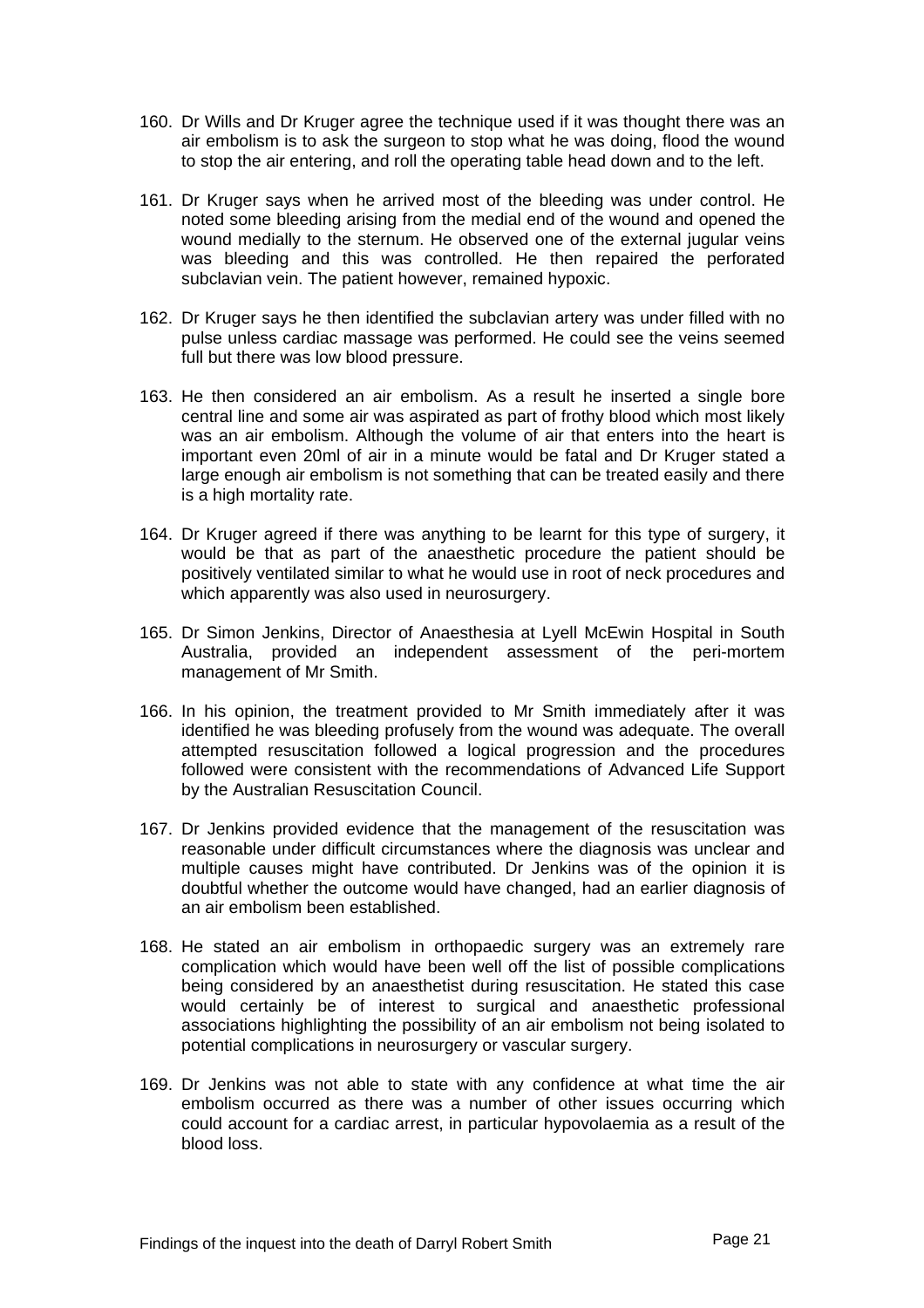- <span id="page-22-0"></span>170. One of the difficulties in this case is even if an air embolism had been diagnosed earlier there was still the issue of the extensive haemorrhage and both would have been needed to be treated concurrently.
- 171. Similarly, in the expert opinion of Dr Duke the decision to contact the vascular surgeon in the circumstances was made at an appropriate time. Should the vascular surgeon have been called earlier, he stated the outcome may not have been much different given the problem was an air embolism.

## **The adequacy of the policies and procedures of the Sunnybank Private Hospital**

172. The relevant policies and procedures identified are related to:

- The trial of surgical equipment;
- Obtaining urgent cross match of blood in emergencies; and
- Investigations of unexpected patient deaths.

### **The trial of surgical equipment**

- 173. Mr Nielsen was liaising with Ms Anna Sale, Ms Hazel Douglas, and Mr Paul Treadwell from SPH concerning the trial of the drills. Inservice training was provided by Mr Nielsen to staff at SPH on 3 and 9 June 2009.
- 174. Mr Nielsen states when training medical staff at SPH he worked through the TRS instruction manual as well as the TRS fact sheet. It is standard practice when training to follow the index of the use manual of the device in question. He used practical instructions with hands on training of the TRS and the associated drill attachments.
- 175. Mr Nielsen says he made it very clear during both training sessions that wherever possible staff should call a Synthes representative before using the Synthes TRS drill for any procedure. He says it was important for the trial that a Snythes representative would be present to help answer any questions that may arise.
- 176. I accept in general he had made it clear he would like to be called to attend. In any event he says if called his experience is that any discussion with the surgeons would be short and part of his job is about selling the drill as much as communicating about its use. Many surgeons would say a "drill is a drill".
- 177. Ms Hazel Douglas says for capital purchases such as drills, it is not imperative to have a sales representative in the theatres. She says this is particularly so when the relevant staff are familiar with the equipment or have received training. The scrub nurse for Mr Smith's surgery was Endorsed Enrolled Nurse James Hayes who Dr Nutting considered experienced.
- 178. SPH agreed to trial the Synthes TRS and the Colibri drills in June 2009. Inservices were organised and provided to staff by Synthes on 3 and 9 June 2009. Dr Nutting says his only knowledge of any 'trial' of a Synthes drill was that at some stage on 11 June 2009 he was asked by a person (he does not recall who) whether he would 'trial' a Synthes drill.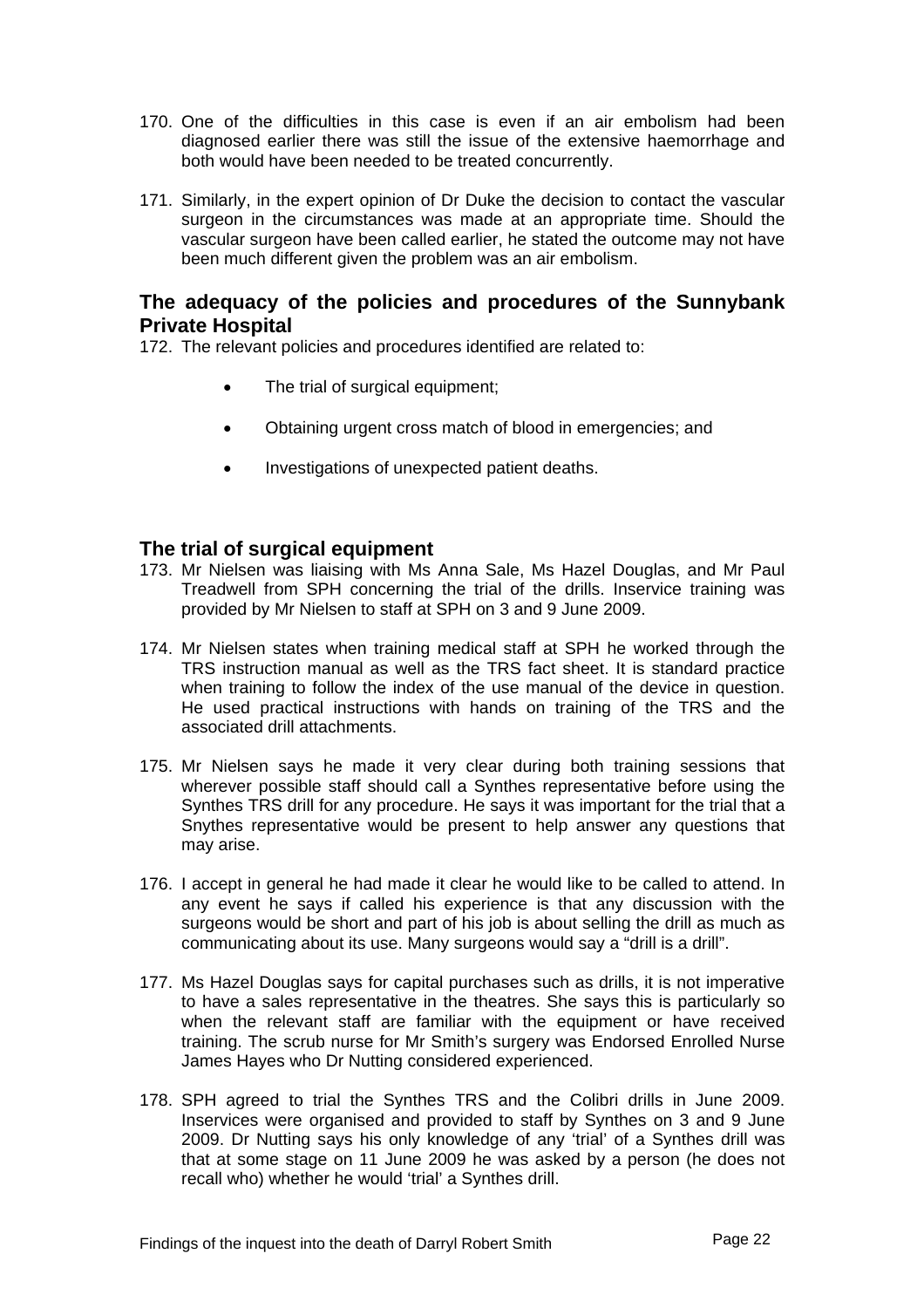- <span id="page-23-0"></span>179. Mr Nielsen was not asked to attend the SPH theatres on 11 June 2009 even though he telephoned the day before and has confirmed Dr Nutting did not attend the inservice sessions provided at the SPH.
- 180. Mr Hayes says he had attended a Synthes workshop in November 2008 which involved all of the Synthes products, including the TRS drill. He does not mention any inservice training provided at the hospital on 3 or 9 June 2009. The November 2008 workshop has been clarified by Synthes who confirmed the TRS drill only became available in Australia in April 2009, so any training provided in 2008 would not have covered the Synthes TRS drill unless there was an advanced sample present.
- 181. Despite this, Mr Paul Treadwell says he recalls attending the November 2008 workshop and believes the TRS drill was available for use at that training. Further he says, Mr Hayes was one of the main orthopaedic scrub nurses at the hospital, so he would have ensured he had the necessary training in the equipment.
- 182. The evidence is somewhat inconclusive as to whether Mr Hayes had any training on the TRS. He had relocated back to the USA and could not be contacted to explore that issue. He was apparently experienced and well regarded and there is no evidence there was any difficulty in respect to the setting up of the drill or its use in surgery and it would appear this issue has not impacted on the outcome of this case.
- 183. The SPH Medical Company Representatives Assisting with Procedures Policy states: *"Wherever possible Healthscope staff must be knowledgeable and competent at assisting with procedures and in the use of the associated equipment. However if new technology is being utilized, suitably qualified and experienced Medical Company Representatives may need to assist with equipment preparation"*.
- 184. In this case the sales representative was not present in the theatre and it is possible the scrub nurse and certainly the surgeon had no training on the new drill they were trialling. Whilst this does not appear to have had impact on the outcome concerning Mr Smith, it suggests the SPH procedure concerning the trialling of medical equipment should be looked at.

## **Cross Match of Blood**

- 185. The delay in ordering the urgent cross match had no impact on the resuscitation of Mr Smith because on this occasion there was enough reserve blood stocks in the hospital. In any event, the hospital has undertaken a review of its Emergency Blood Collection for Cross Match procedure. It has also developed a flow chart called 'Procedure for emergency cross match and supply of blood and blood products' for display in prominent places in the hospital.
- 186. The new procedure is to ensure a timely response is provided by the pathology companies and puts in place an emergency plan to obtain blood from the QEII hospital should it be necessary.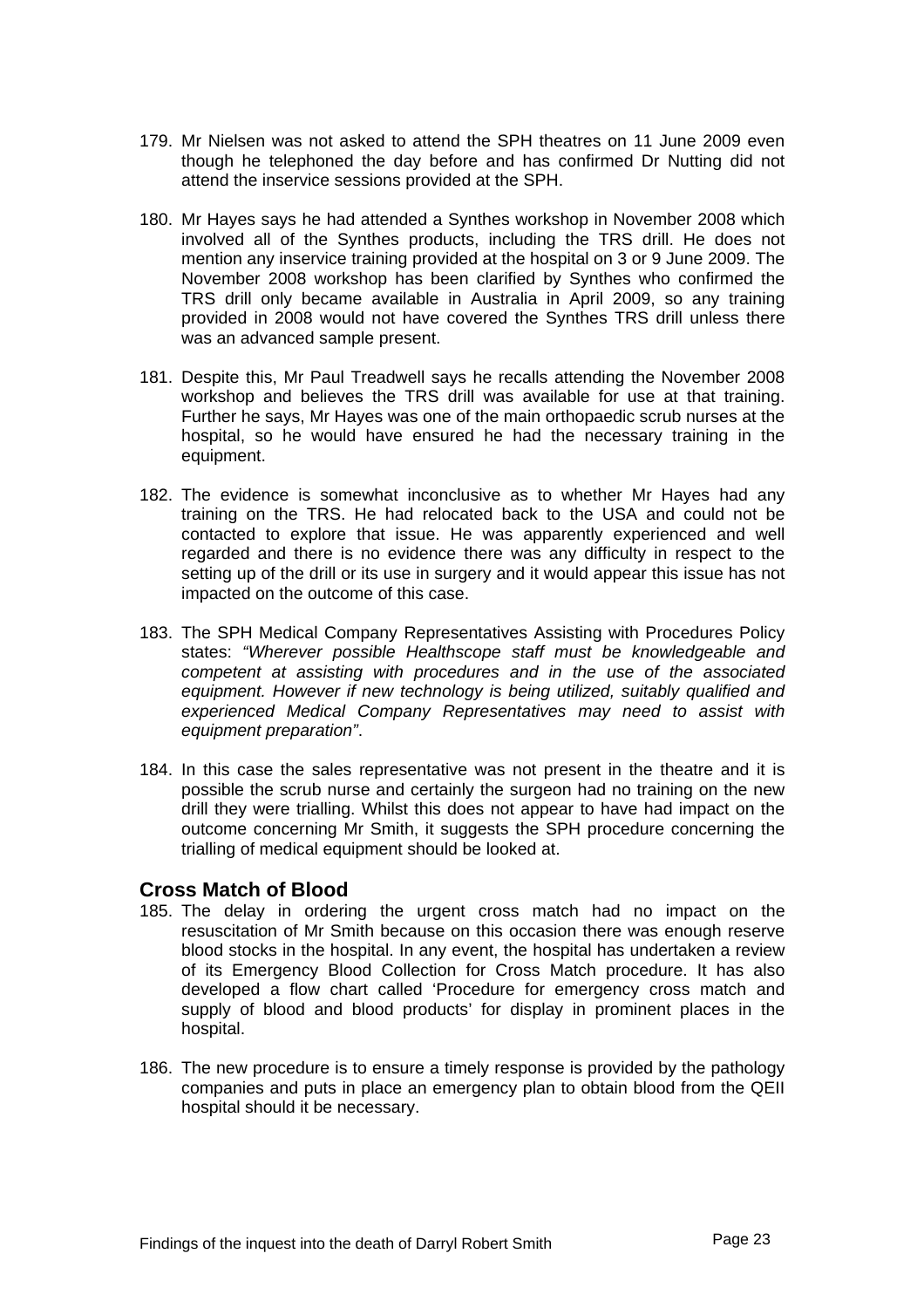## <span id="page-24-0"></span>**Investigation of the Unexpected Death**

- 187. Section 144 of the *Private Health Facilities Act 1999* requires licensees of private health facilities to submit Sentinel Event Reports to the Chief Health Officer.
- 188. On 12 June 2009 a Sentinel Event Notification Form ('the Form') was forwarded to the Queensland Health, Private Health Unit from SPH. The summary states *"Male Patient 34 years of age, DOB 17/12/1974. History of fracture to right clavicle requiring open reduction, internal fixation and possible bone grafting. Operation commenced 1605hrs. At 1715hrs during the course of the surgery apparent damage to the Subclavian Vein occurred. Hypovolemia occurred, replacement blood and plasma expanders initiated. Vascular Surgeon called in and attended. Patient continued to have reduced cardiac function and all cardiopulmonary resuscitation measures undertaken. Patient pronounced "life extinct" at 1955 hours"*.
- 189. On the bottom of the Form, it is noted the death will be reviewed in line with HQCC approved methodology. The HQCC methodology is a reference to the Health Quality and Complaints Commission 'Review of hospital-related deaths standard'. The purpose of the standard is that all hospital-related deaths are reviewed to identify quality improvement opportunities, and recommendations from reviews, are implemented. The current standard was introduced on 1 July 2010. At the time of Mr Smith's death, the standard set out three categories of review:
	- Category 1: required an investigation by the medical officer who wrote the Cause of Death certificate and the immediate clinical team within one week of the incident occurring;
	- Category 2: required an investigation by Independent Peer Group (Mortality Review Committee/may include RCA) within six weeks; and
	- Category 3: required investigation by external review group (e.g. HQCC, the Coroner) with commencement of the investigation within three months.
- 190. A number of criteria are listed in the HQCC standard for escalating an investigation from a Category 1 to a Category 2 investigation. The triggers are only a guide with a health service provider determining their own processes and criteria on the basis they meet or exceed the requirements of the standard.
- 191. On 18 June 2009, a Comprehensive Incident Report was completed by SPH. The death of Mr Smith was investigated by GM Sue Thurbon and Procedural Manager Hazel Douglas.
- 192. On 12 July 2009, a Mortality Review was undertaken by A.Pointing. In the brief clinical summary it says "*the subclavian injury resulted in intrathoracic haemorrhage. Subsequent cardiac arrest*."
- 193. SPH have advised that in accordance with the Healthscope policies and procedures, the death and known circumstances at the time were reviewed by Healthscope. The only systemic issues identified referrable to the hospital was related to obtaining urgent blood products for theatre which resulted in all relevant policies and procedures across Healthscope nationally being updated.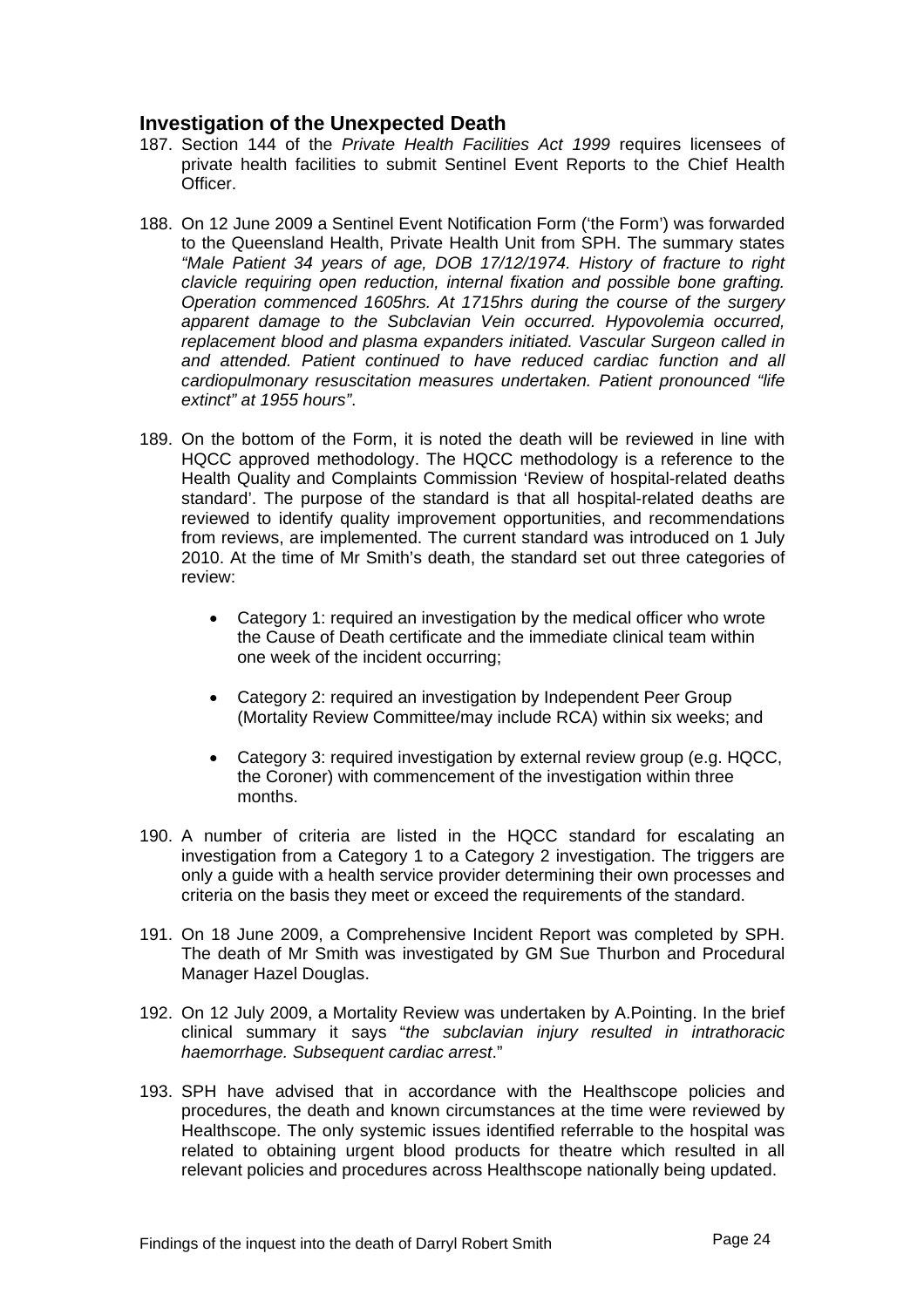- <span id="page-25-0"></span>194. SPH has confirmed the policies and procedures regarding reviews of hospital related deaths in accordance with the HQCC standard were in development stages at the SPH at the time of Mr Smith's death. Prior to this time, it says it relied on the HQCC standard. The relevant polices and procedures were updated with the release of category one and two review forms in October 2009.
- 195. It is accepted that SPH has complied with its legislative and internal policy responsibilities in conducting its internal review. It did not need to, but could have, conducted a Root Cause Analysis. By way of general comment and not specifically directed at SPH, it is the view of the Office of the State Coroner that a thorough review by a health care agency at the time of the death of a patient may avert the need for a coronial inquest or may limit the issues that need to be explored at an inquest.

#### *CONCLUSIONS*

- 196. Mr Smith died as a result of complications from the surgical repair of his collarbone. At that time the orthopaedic surgeon, Dr Nutting, was using a clavicle locking plate and a drill he was not familiar with. The investigation and the evidence gathered during the inquest leads to the conclusion there are no concerns regarding the equipment used and this is unlikely to have had any impact on the outcome.
- 197. Dr Nutting was using a standard technique and there is no criticism of his approach to the operation. However when drilling the last hole for the clavicle locking plate he perforated the top of the subclavian vein with the drill bit. I have noted there are a number of possible reasons why that occurred including the trajectory of the drill bit, the depth it advanced, and the placement of the Bristow elevator. In fact it may be a combination of those factors. All of those factors were in the control of the surgeon.
- 198. There was extensive haemorrhage and blood loss which Dr Nutting was able to eventually control. The surgical team received assistance from a number of other medical personnel and aggressively did all it could to keep Mr Smith alive. However Mr Smith unexpectedly did not respond and it was not until sometime into the resuscitation that an air embolism was diagnosed.
- 199. There is evidence to support a finding an air embolism resulting from a perforated subclavian vein is rare. All the evidence would suggest due to the attention of the surgical team in focusing on the obvious and life-threatening haemorrhage they would not have expected this rare complication. Given however the high mortality rate in the event of an air embolism the evidence supports a finding that the late diagnosis of this life threatening condition would not have changed the adverse outcome for Mr Smith.
- 200. Of course, the air embolism would not have occurred if the subclavian vein had not been perforated.
- 201. I have considered whether this is an appropriate case to exercise my discretion in referring information about the professional conduct of the surgeon to the Medical Board of Australia. That body would investigate whether the professional conduct of a medical practitioner may be of a lesser standard than expected by the public or the practitioner's professional peers or that the professional's knowledge, skill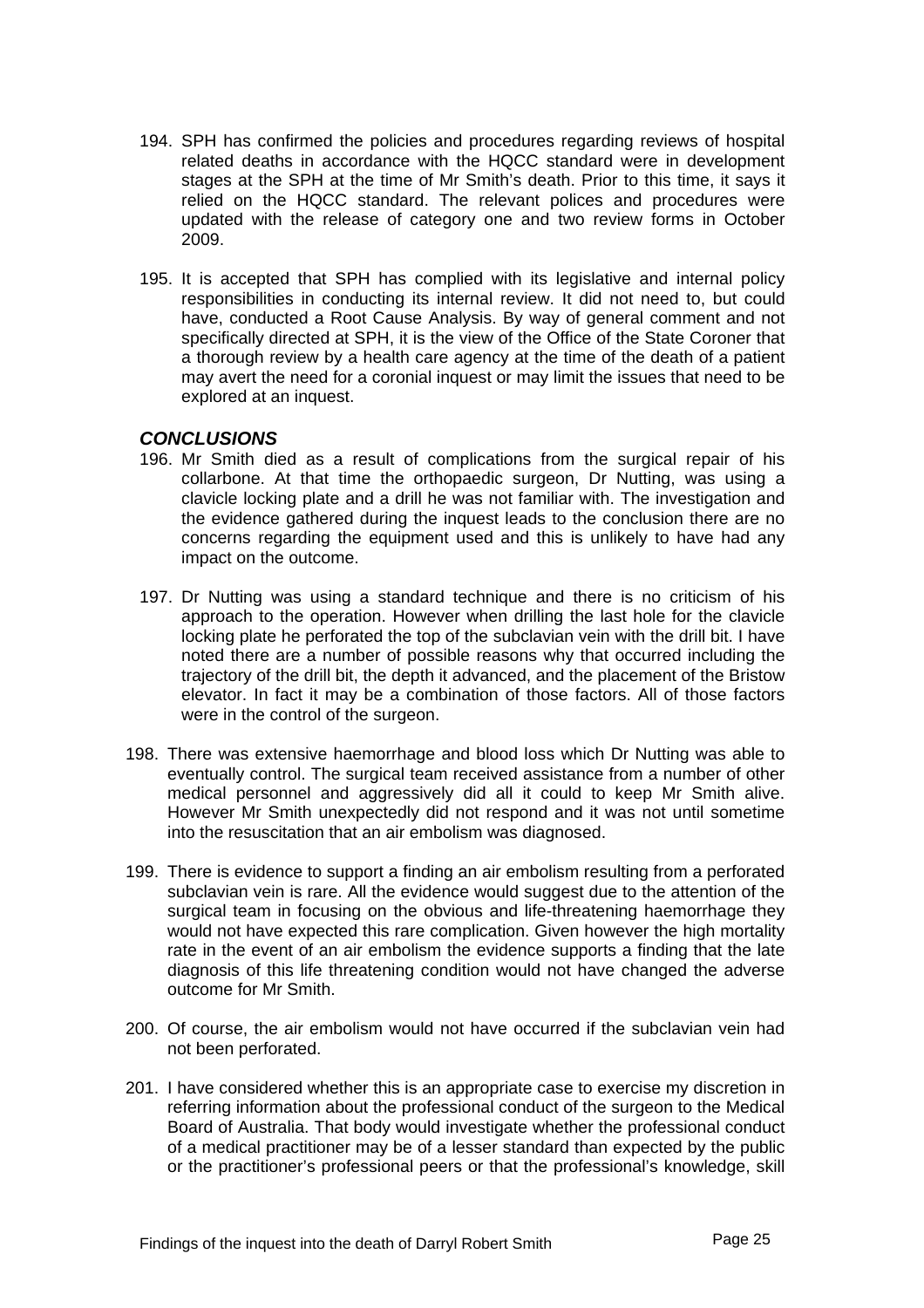<span id="page-26-0"></span>or judgement in the practice of their profession is or maybe below the standard reasonably expected.

- 202. Given the evidence I have determined this is not a case that supports exercising such discretion.
- 203. There are however a number of lessons that could be learnt and I agree these findings together with any other relevant information should be forwarded to relevant professional organisations so that deaths may be avoided in similar circumstances.
- 204. I accept that making this determination may not provide any solace to the family of Mr Smith.

#### **Findings required by s45**

205. I am required to find, as far as is possible, the medical cause of death, who the deceased person was and when, where and how that person came by his/her death. As a result of considering all of the material contained in the exhibits and the evidence from the inquest, I make the following findings:

| Identity of the deceased- | Darryl Robert Smith                                                                                                                                                                                                                                                                                                                                                 |
|---------------------------|---------------------------------------------------------------------------------------------------------------------------------------------------------------------------------------------------------------------------------------------------------------------------------------------------------------------------------------------------------------------|
| How he died--             | Darryl Robert Smith died as a result of<br>complications of surgery for the repair of a<br>fractured clavicle which occurred as a result of a<br>fall at work. During surgery his right subclavian<br>vein was punctured. This resulted in severe blood<br>loss and then entry of air into the vein resulting in<br>an air embolism. Mr Smith could not be revived. |
| <b>Place of death-</b>    | Sunnybank Private Hospital Sunnybank Qld 4109                                                                                                                                                                                                                                                                                                                       |
| Date of death-            | 11 June 2009                                                                                                                                                                                                                                                                                                                                                        |
| Cause of death-           | 1 (a) Air embolism and severe haemorrhage, due to<br>or as a consequence of;<br>1(b) Perforation of the right subclavian vein during<br>surgery for the repair of a fractured right clavicle,<br>due to or as a consequence of;<br>$1(c)$ Fall                                                                                                                      |

#### **Concerns, comments and recommendations**

- 206. Section 46, insofar as it is relevant to this matter, provides that a coroner may comment on anything connected with a death that relates to public health or safety, the administration of justice or ways to prevent deaths from happening in similar circumstances in the future.
- 207. After having considered the evidence, in particular of Dr Duke and Dr Jenkins, I consider this is an appropriate case to refer to the Royal College of Surgeons, the Royal College of Anaesthetists of Australia and New Zealand and to the Shoulder and Elbow Society of Australia, as a case study for discussion and learning amongst its members.